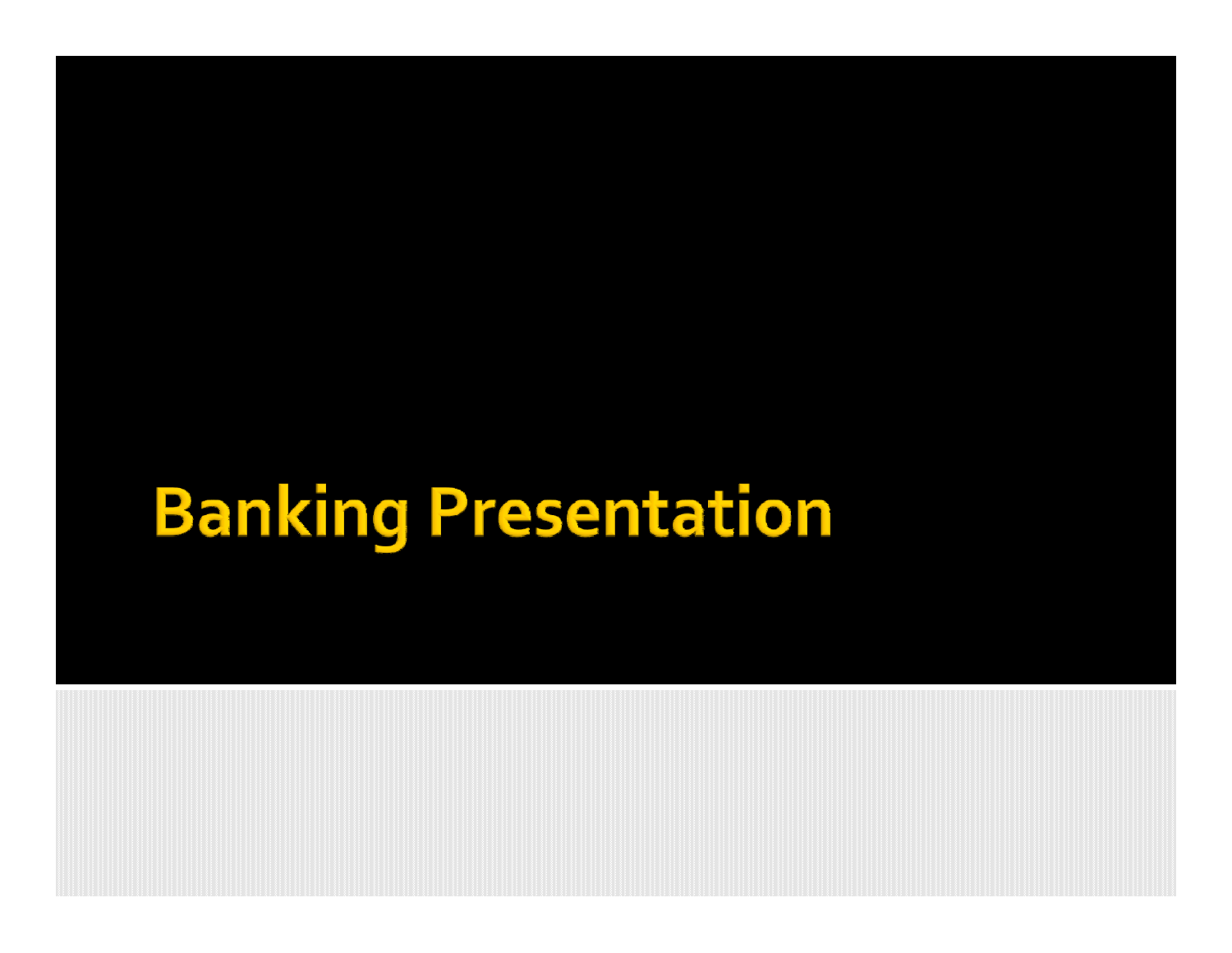### **What is a Bank?**

**The role of government is to provide public** infrastructure for further public purpose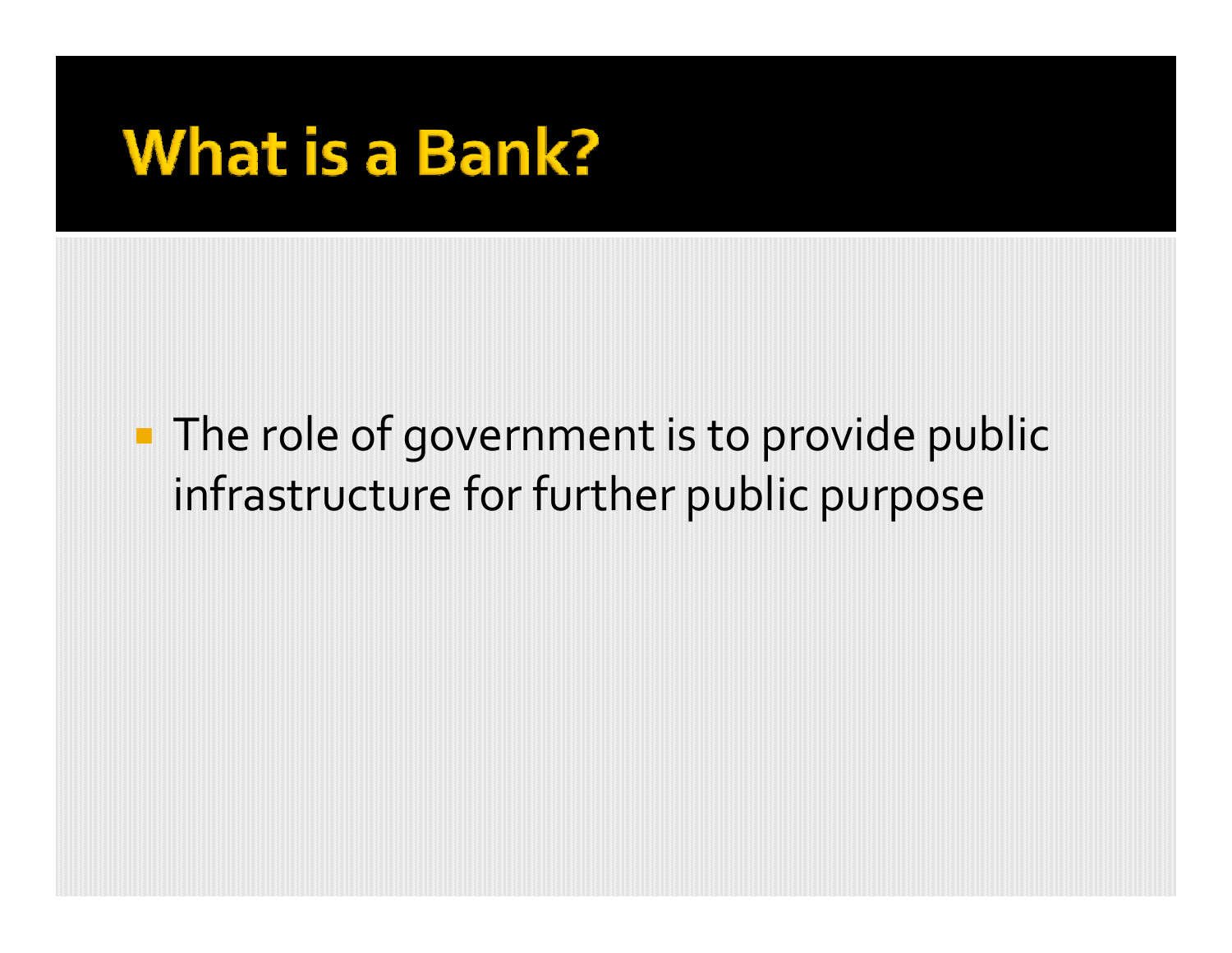- **The national payments system is an element** of public infrastructure.
- **Banking functions to provide access to the** payments system.
- **Checking accounts, wire transfers, check** cashing?
- **Savings accounts?**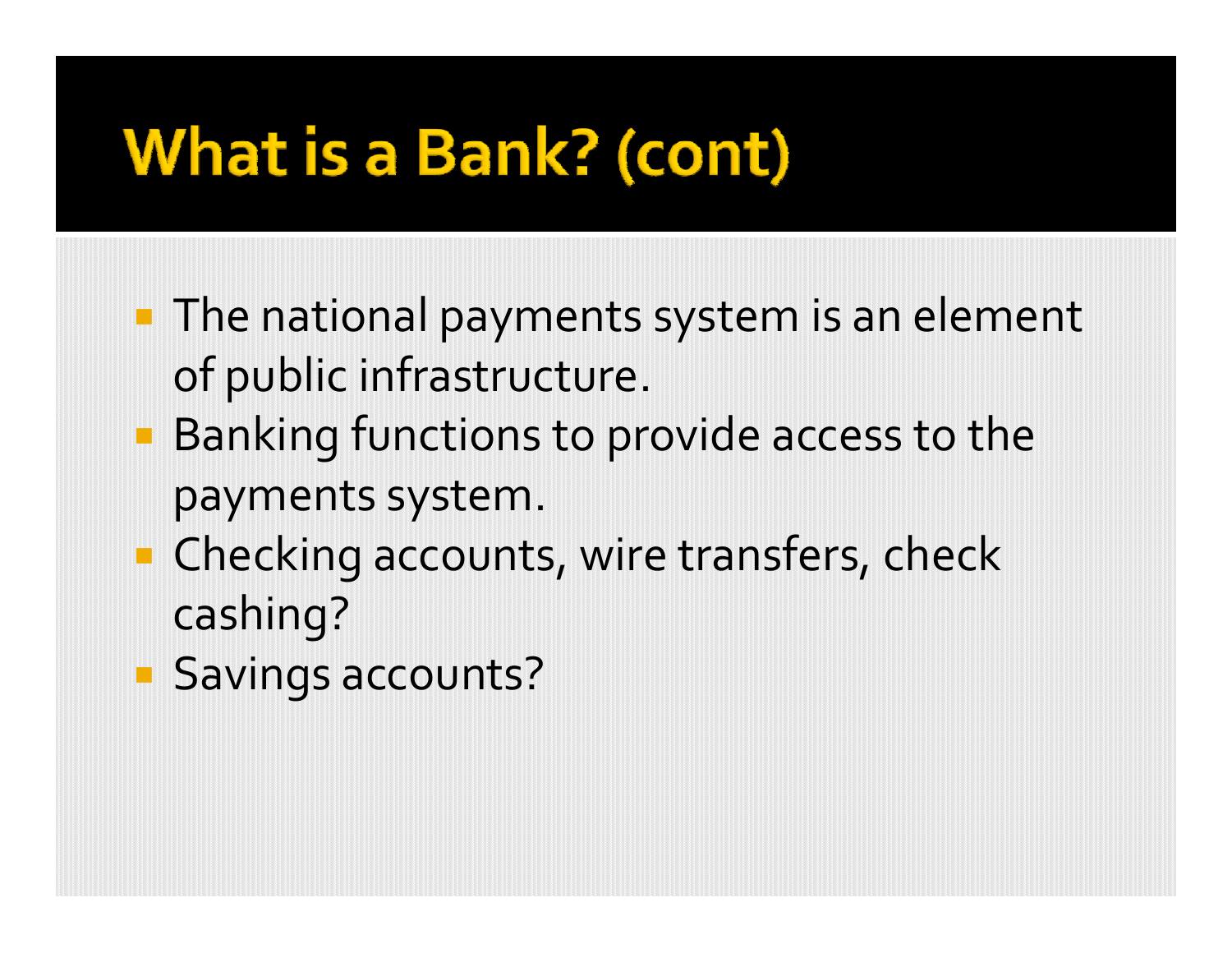- **The liability side of banking is not the place** for market discipline
- **Public purpose is served by FDIC insurance** for bank accounts.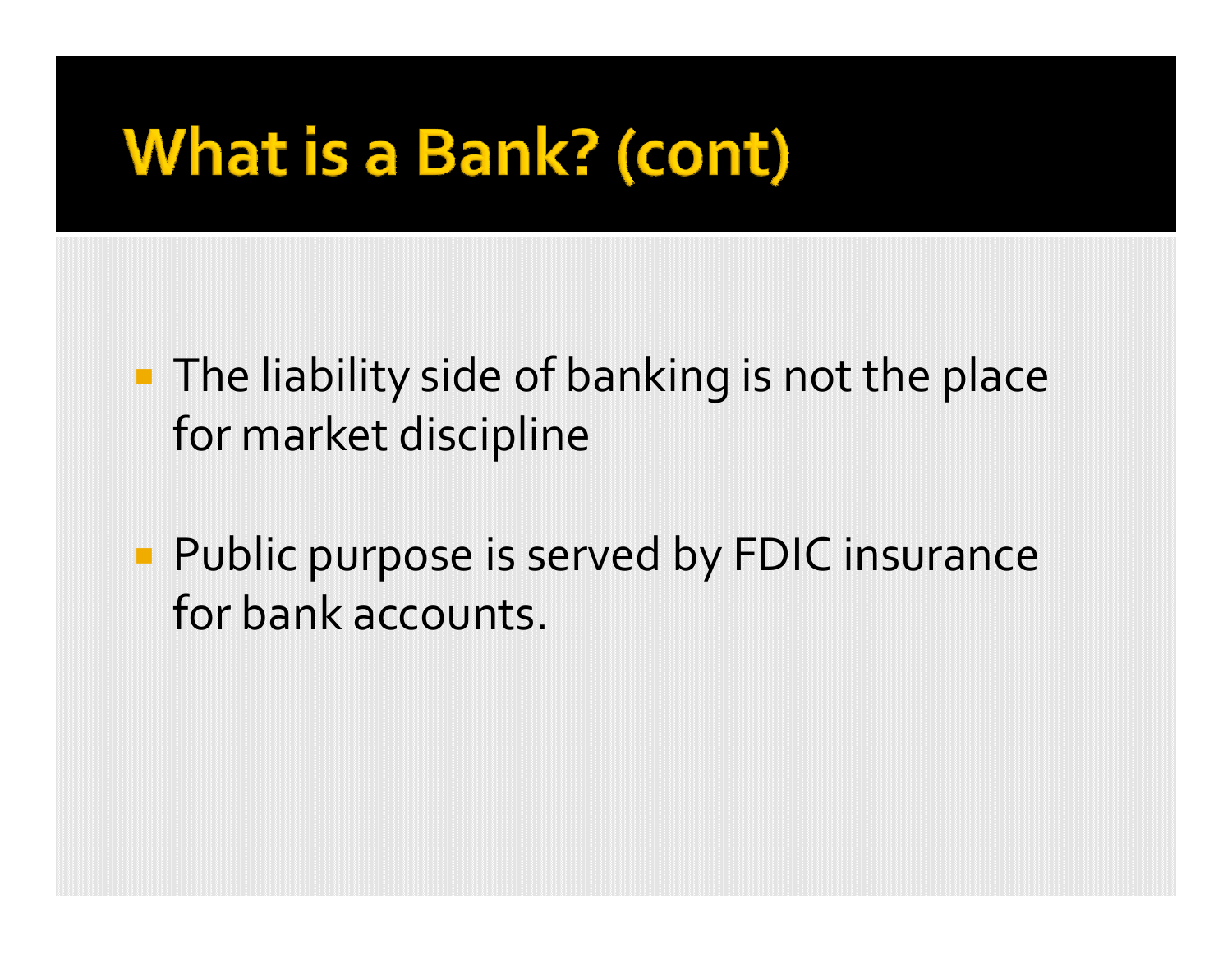Should banks engage in lending?

**What can a bank do that serves public** purpose that private lenders can't do?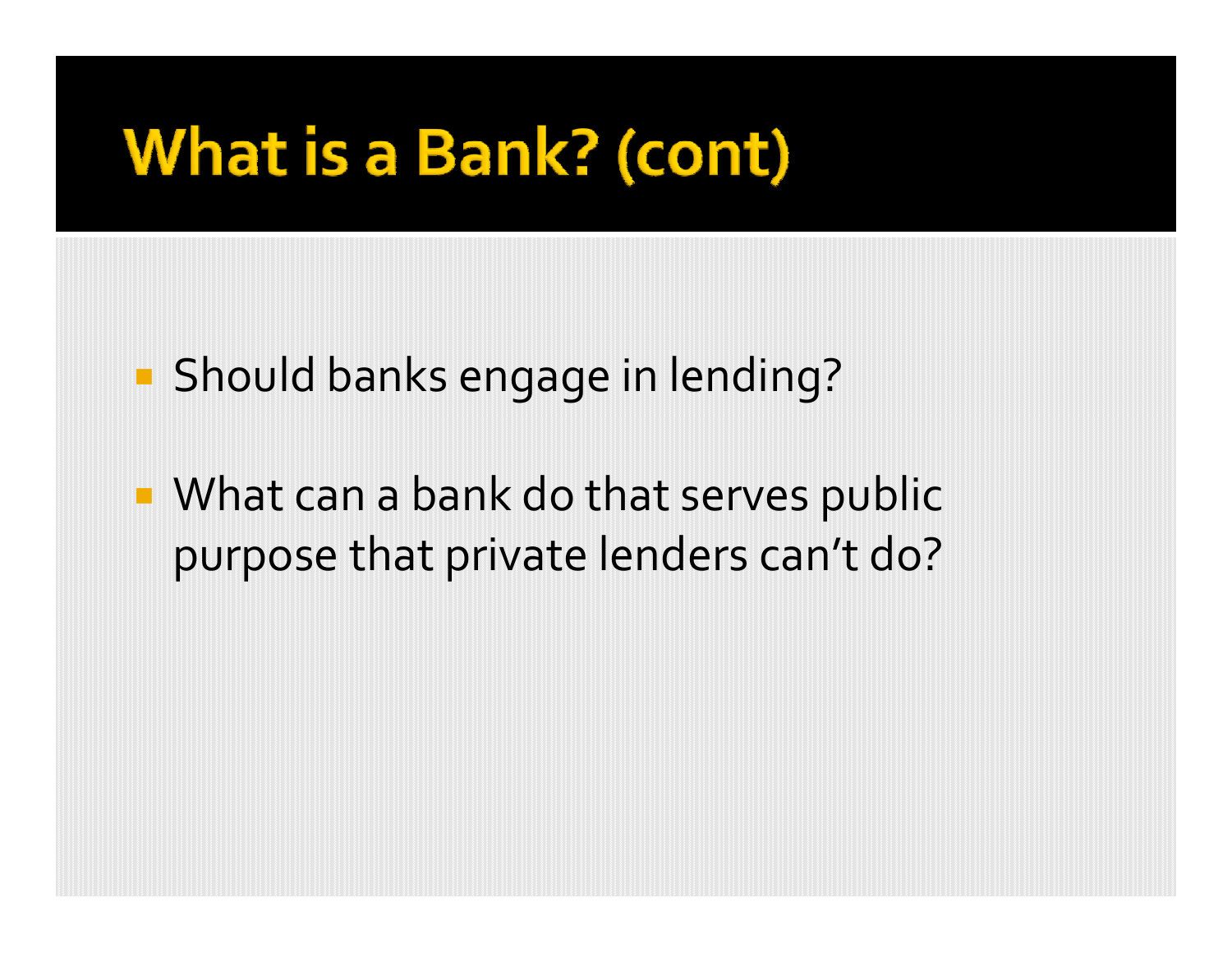- **Lending based on credit analysis rather than** market value requires govt. insured liabilities
- $\blacksquare$  Private firms fund themselves based on the market value of their loans
- **Therefore banks can lend on credit analysis**
- **Does this serve public purpose?**
- **Business loans, home loans, car loans?**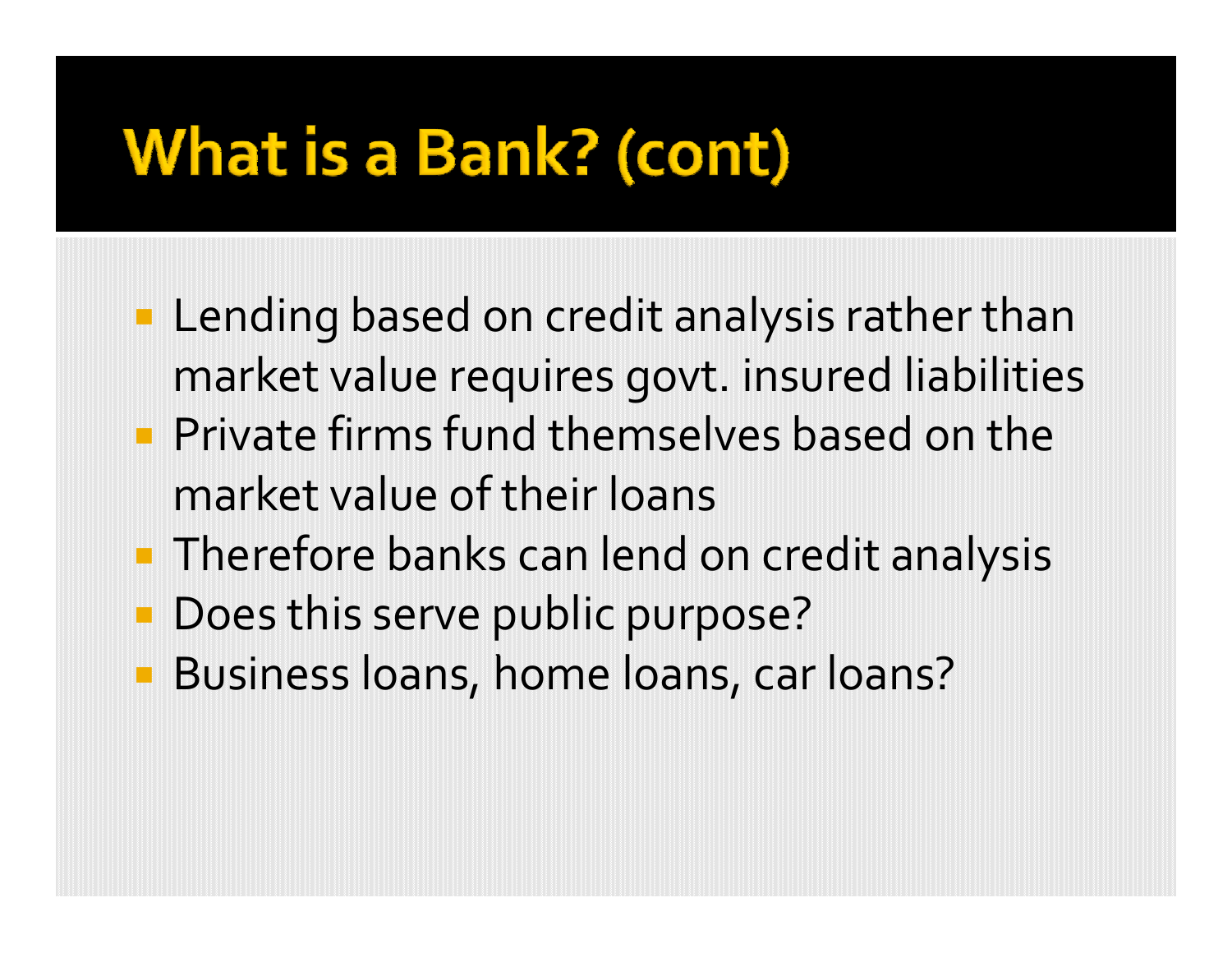- **Should banks be publicly owned or privately** owned?
- $\blacksquare$  The difference is whether risk is priced by the public sector or the private sector.
- **The public purpose of capital ratios is to have** a tool to alter the pricing of risk.
- **Protecting tax payer money is a secondary** function.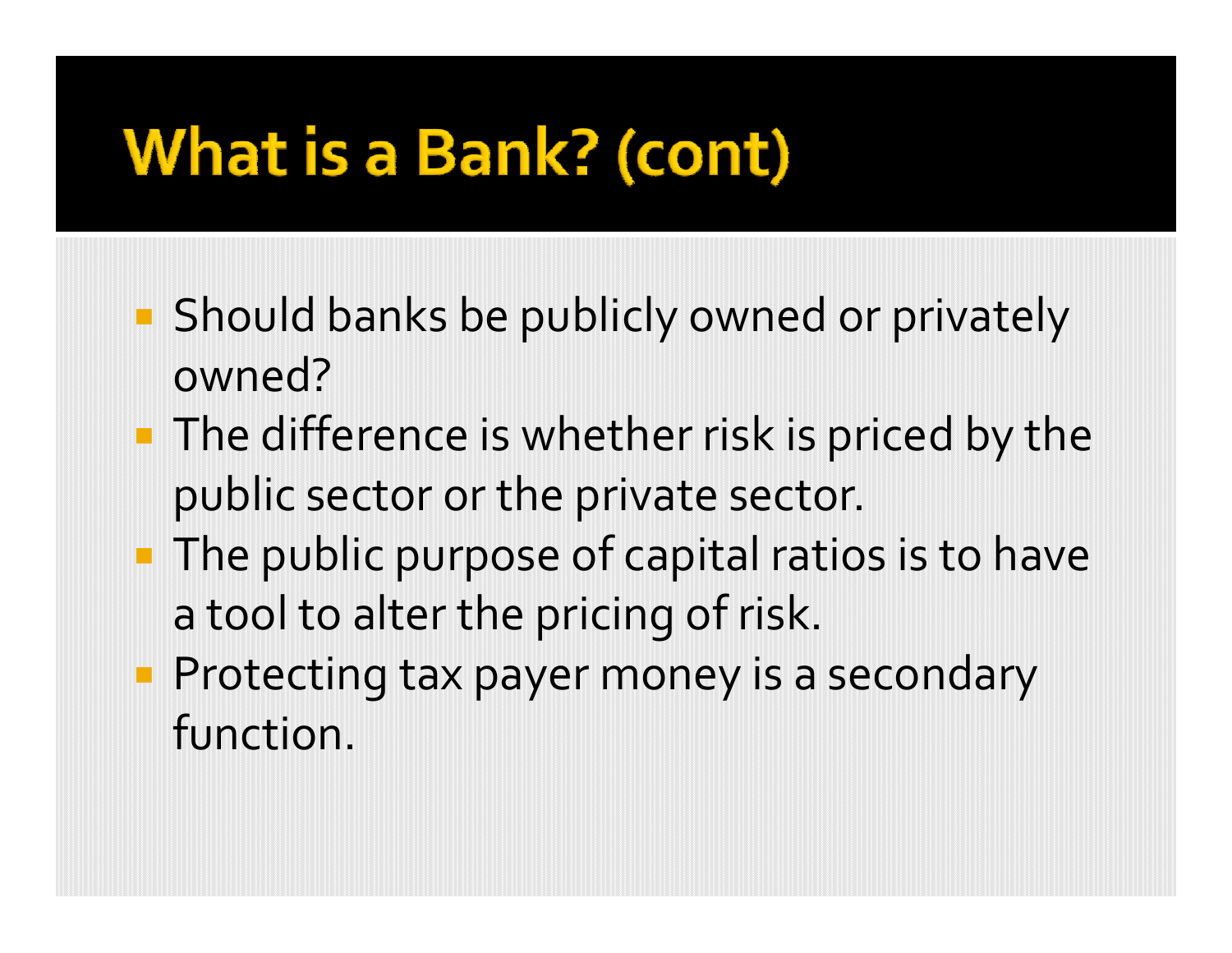- **There is no public purpose served by allowing** banks to sell their loans.
- **There is no public purpose in selling credit** default risk when loans are based on credit analysis
- **There is no public purpose for banks** engaging in any secondary market activity.
- **There is no public purpose to proprietary** trading.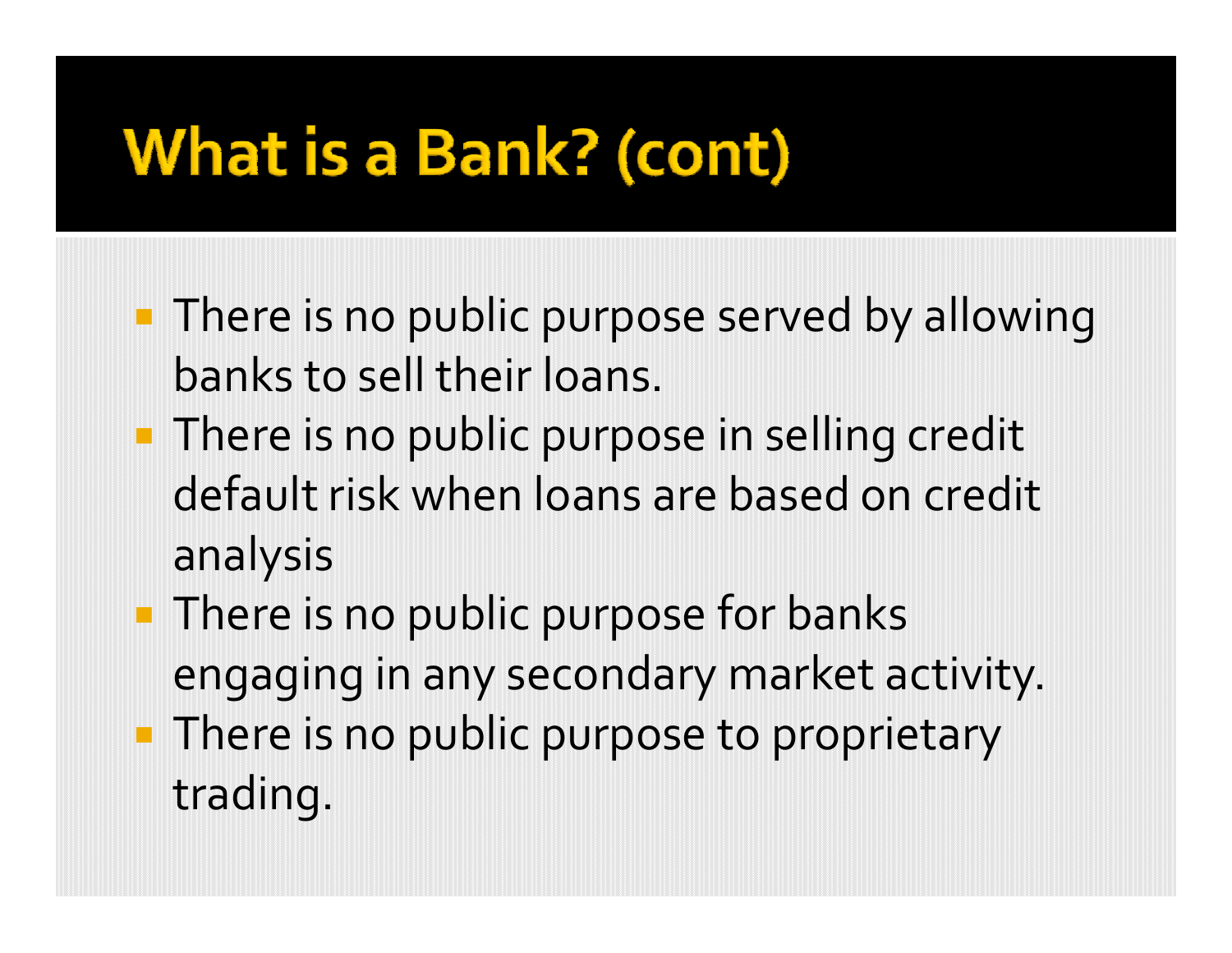- **There is no public purpose in engaging in any** secondary market activity.
- **The argument 'it didn't cause the crisis so** why should we prohibit it' makes no sense.
- $\blacksquare$  The argument that an activity should be permitted solely because it would be profitable and protect taxpayer money makes no sense.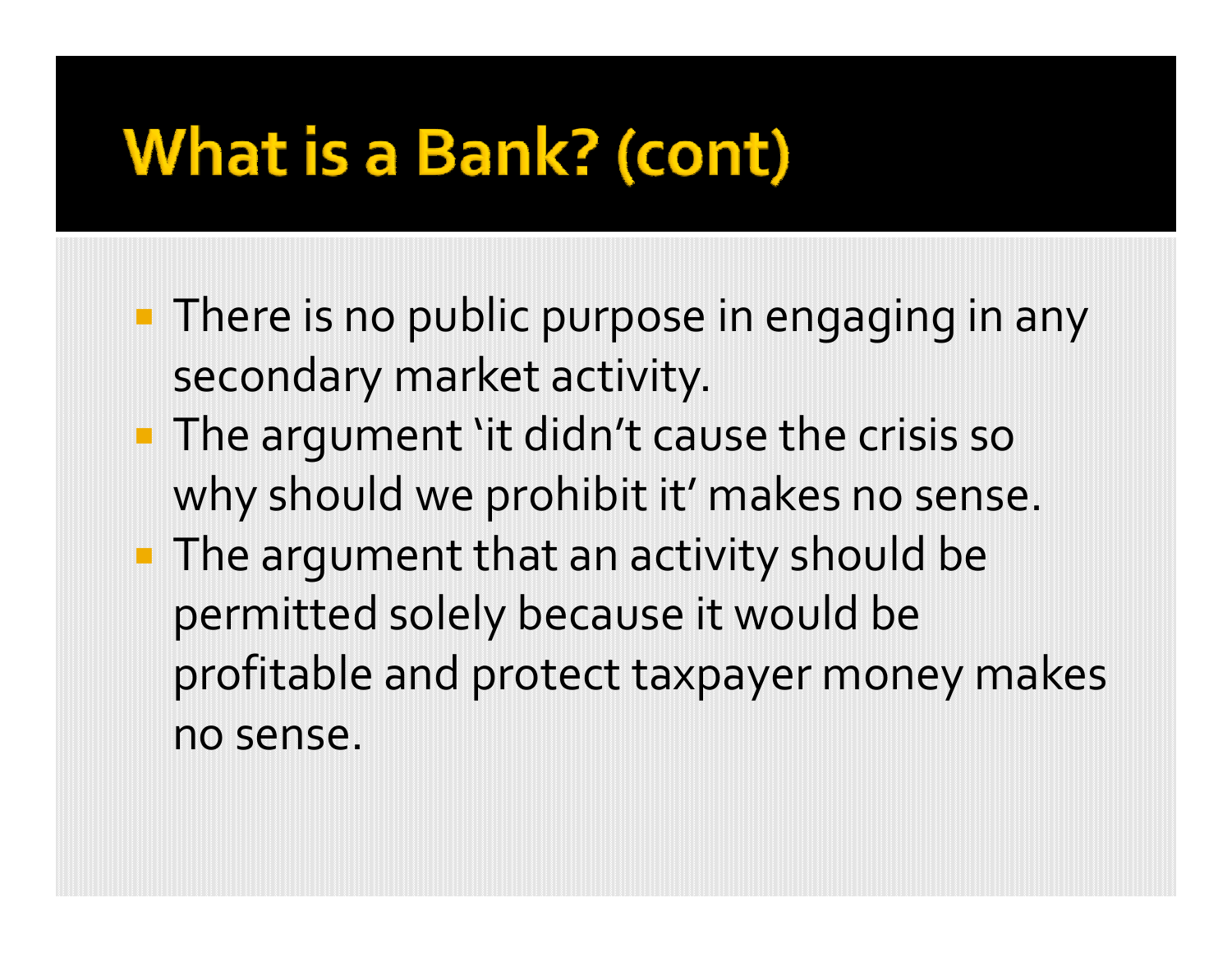Banking should be a lot more limited than even restoring Glass ‐Steagall implies.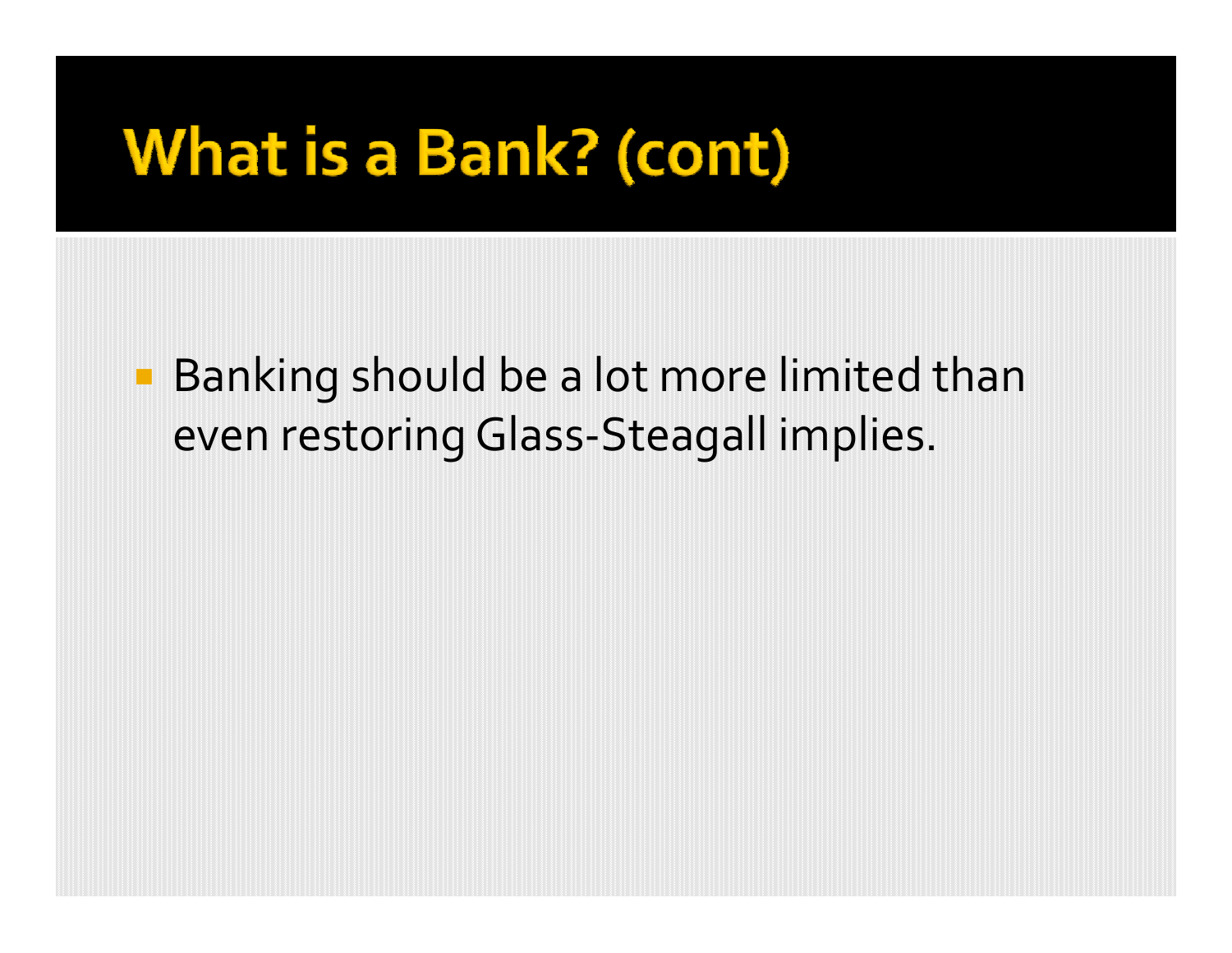### **The number of regulators needed increases** geometrically with expanded bank activities.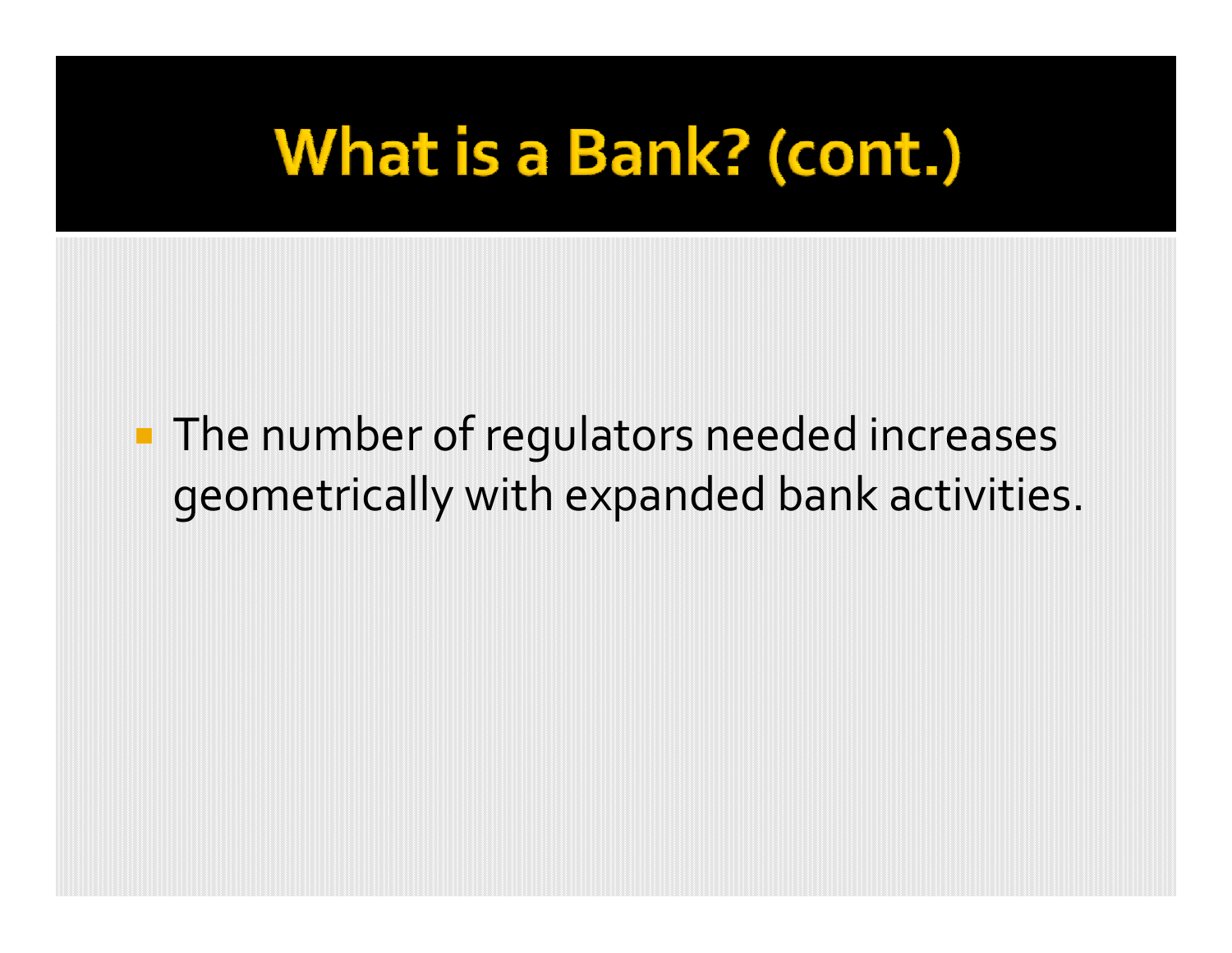# **Understanding TARP**

#### Assumptions:

- **10% required Capital Ratio**
- A bank with \$100 billion in private capital loses half of it.
- **Only \$50 billion in capital remains.**
- **The Government does not want to shut it** down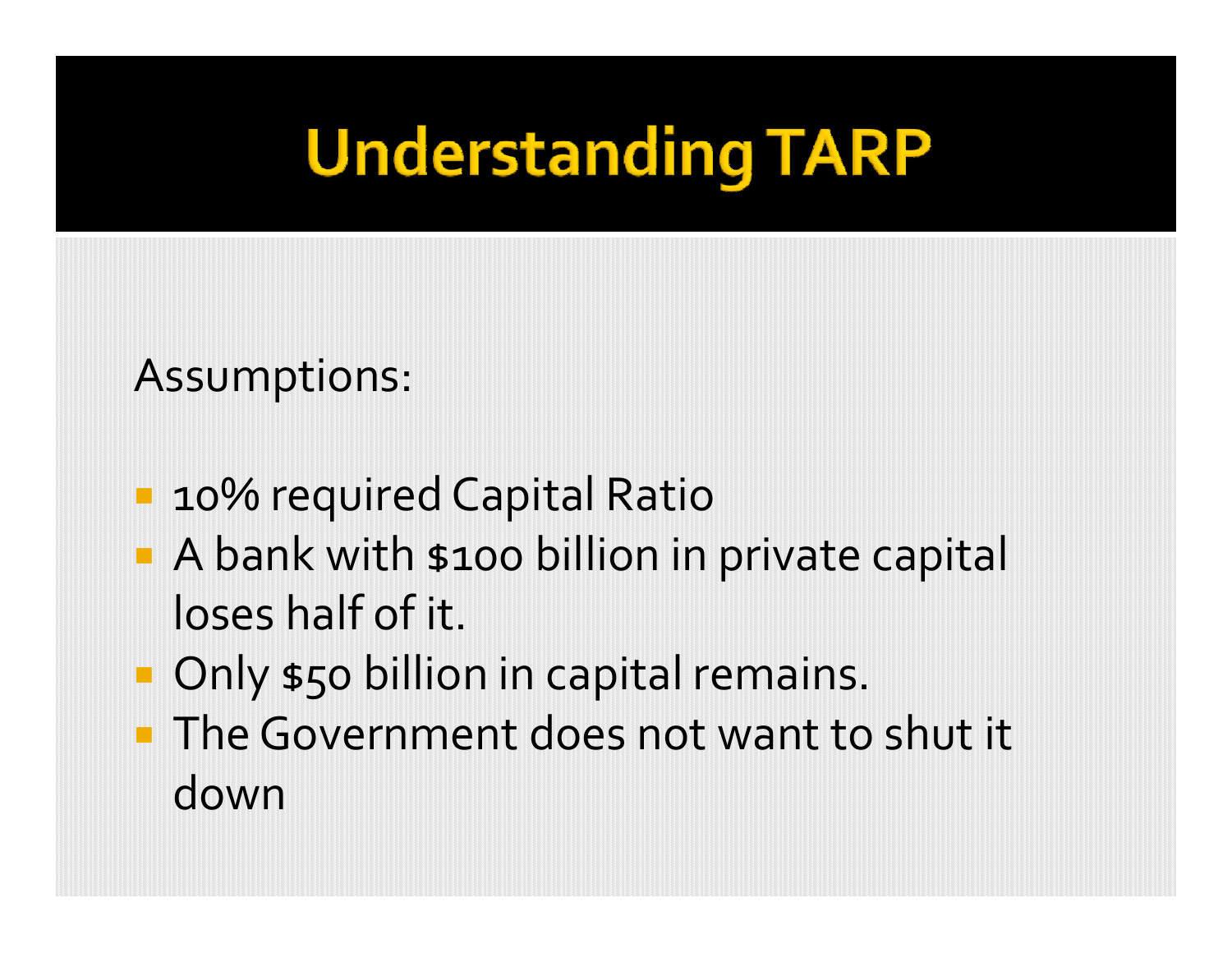- **Treasury Secretary Paulson recommends the** USTreasury purchase/inject \$50 billion of capital into the troubled bank.
- **Obama flies in to rally the Democrats**
- **McCain flies in to rally the Republicans**
- **The DOW moves 1000 points a day**
- **President Bush says we are doomed if it** doesn't pass
- **Millions of jobs are lost**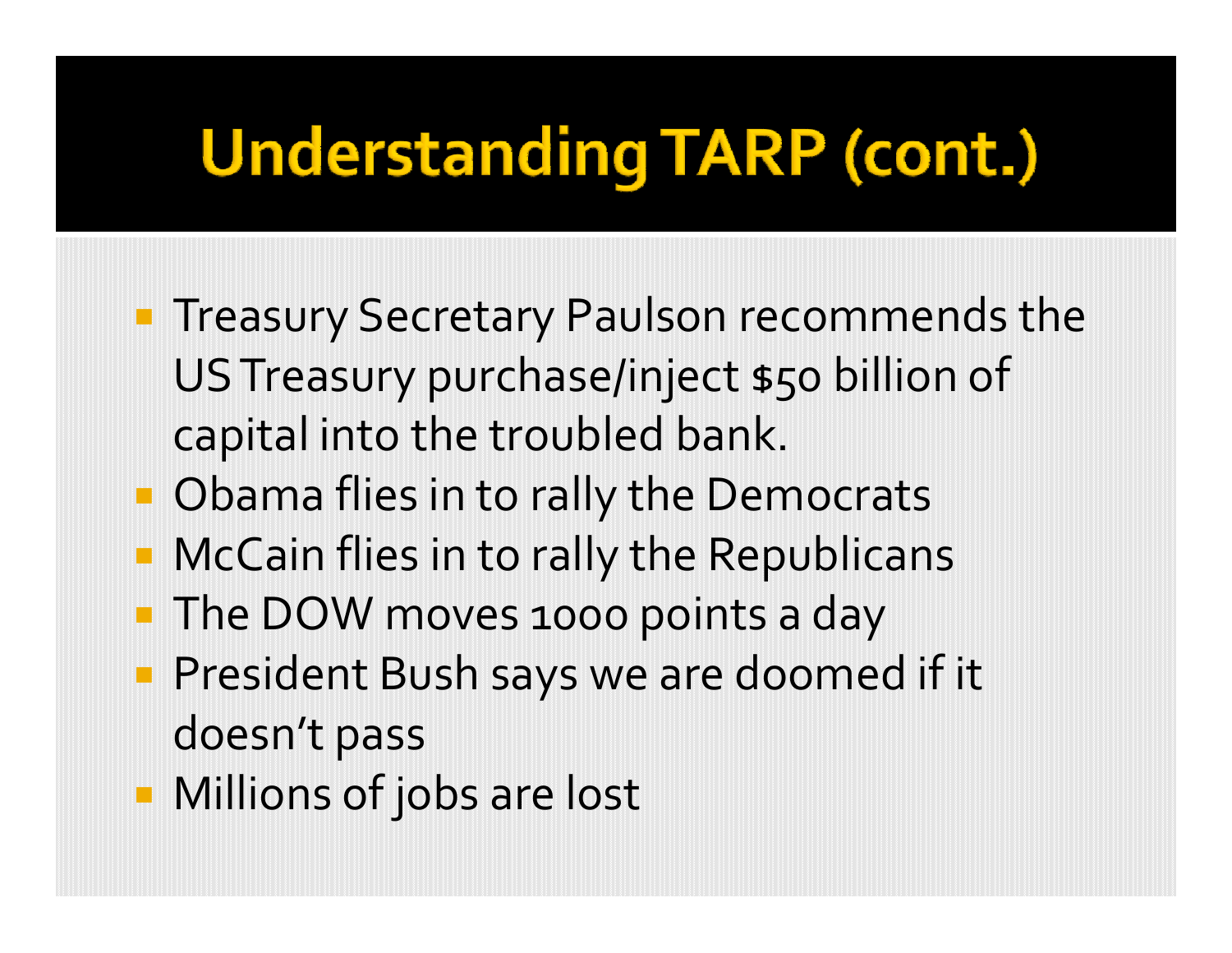### **The bill is passed!**

- **The Treasury buys \$50 billion of capital in the** troubled bank
- **Terms and conditions are imposed**
- **The bank again has \$100 billion of capital** (10% of assets)
- **The world is saved!**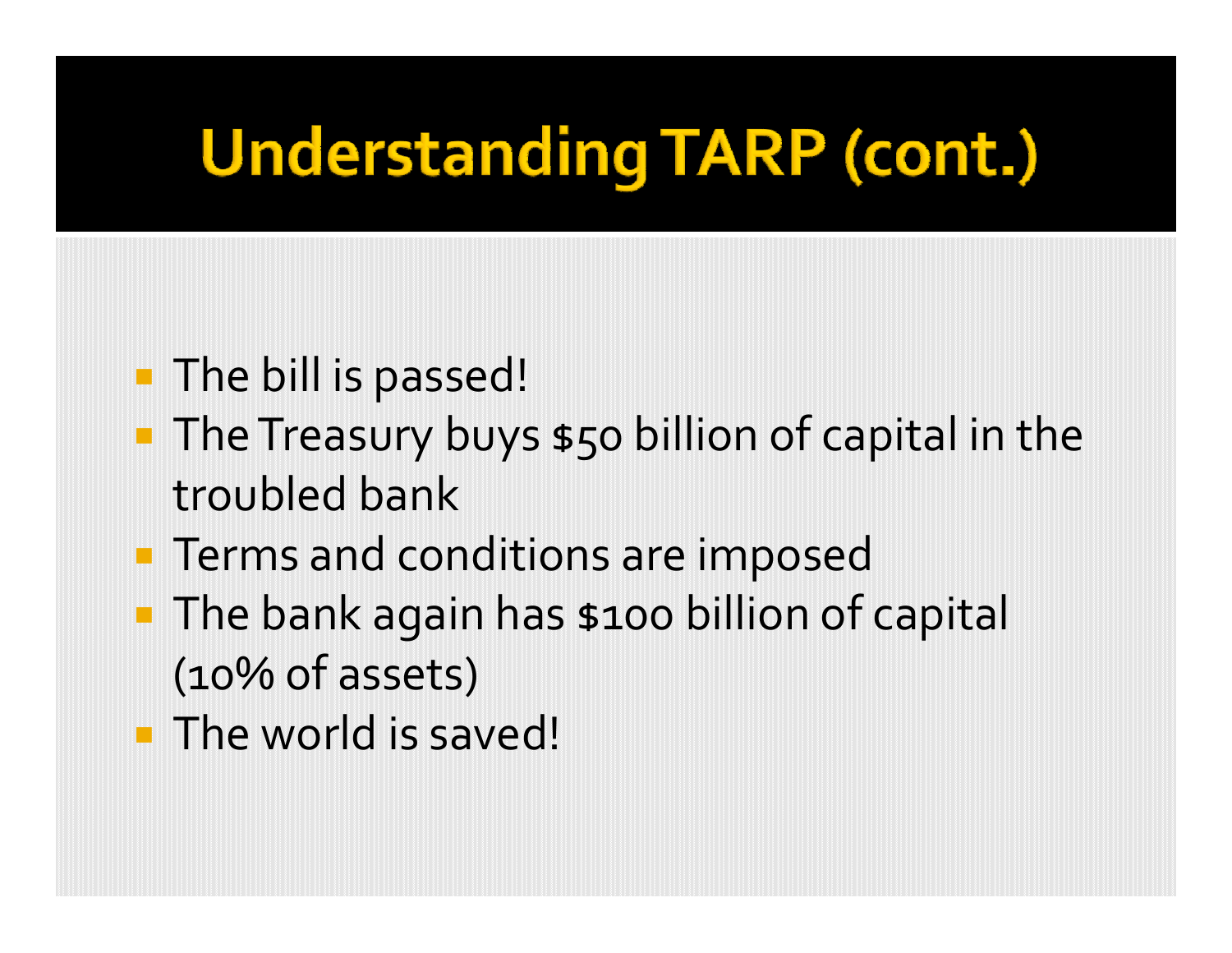But what has actually changed?

- **Before TARP the bank had \$50 billion of** capital left after taking its losses
- **The FDIC wanted to shut it down because** after it lost the next \$50 billion, the FDIC would have to write the check to cover additional losses.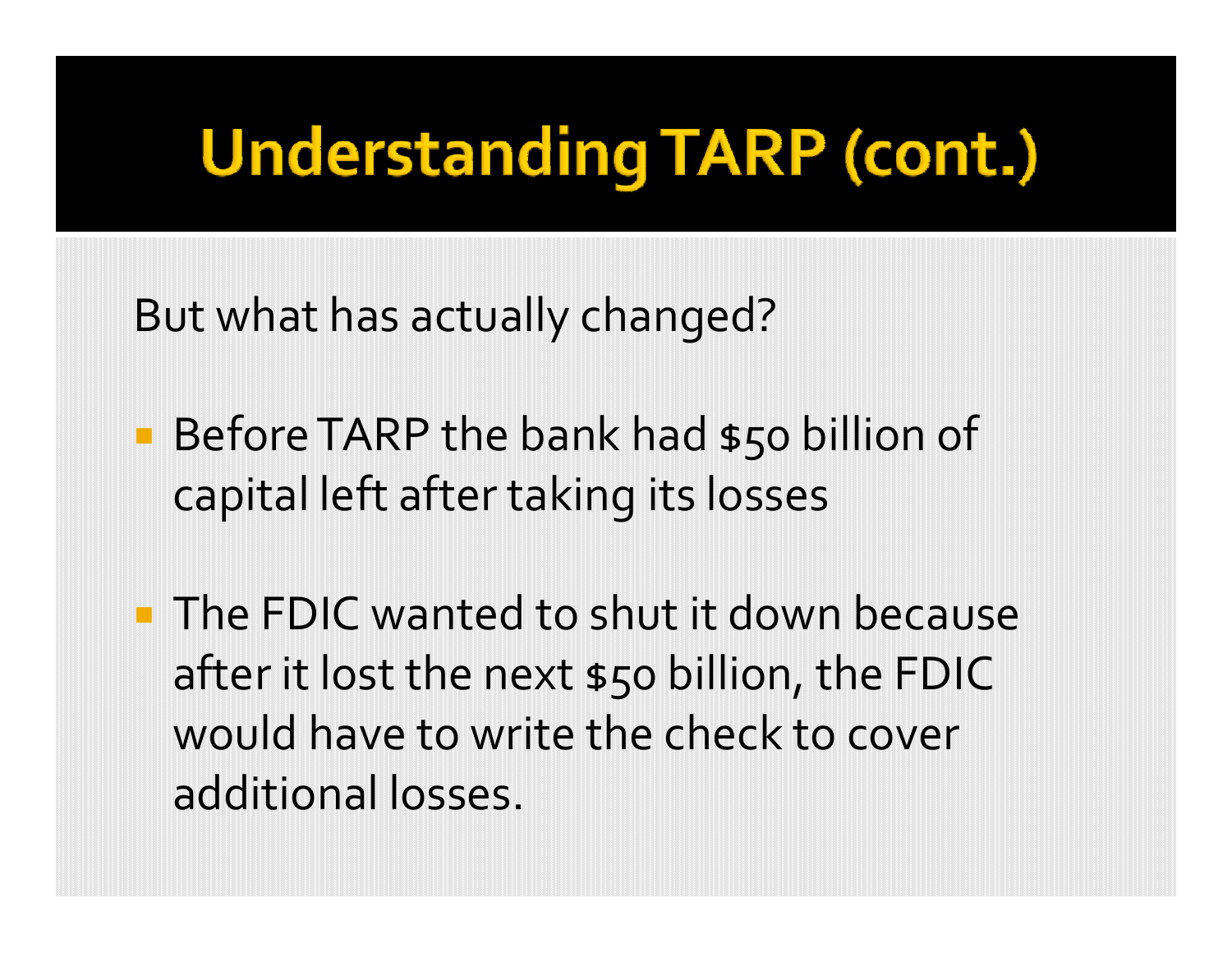AfterTARP:

- **The bank still has only \$50 billion in private** capital to cover additional losses.
- **The Treasury has to write the check for the** next \$50 billion in losses.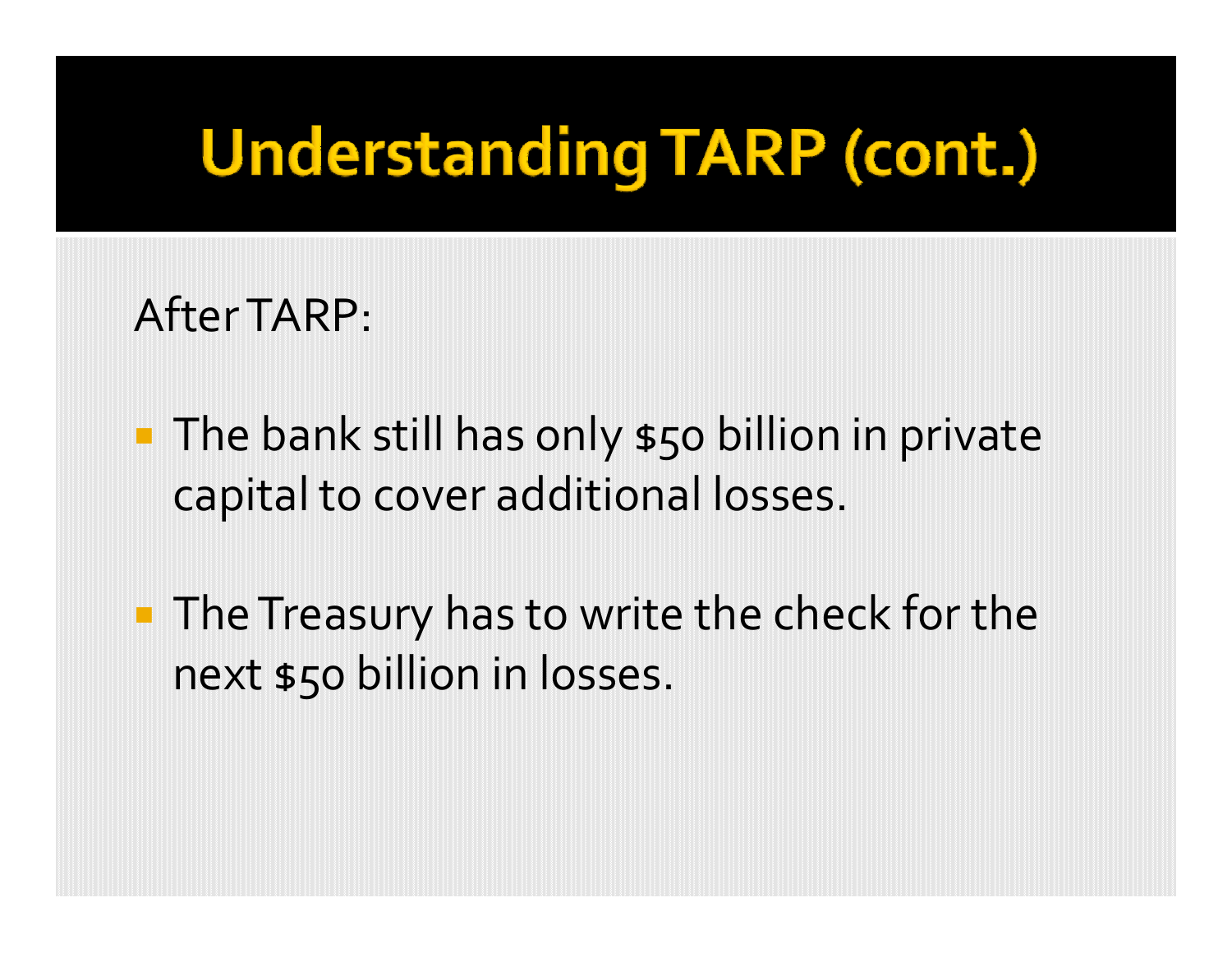- **What's the difference between the Treasury** writing the check or the FDIC writing the check after the remaining \$50 billion of private capital is lost?
- **The FDIC and the Treasury are both agents of** the same govt.
- **Functionally, there is no difference.**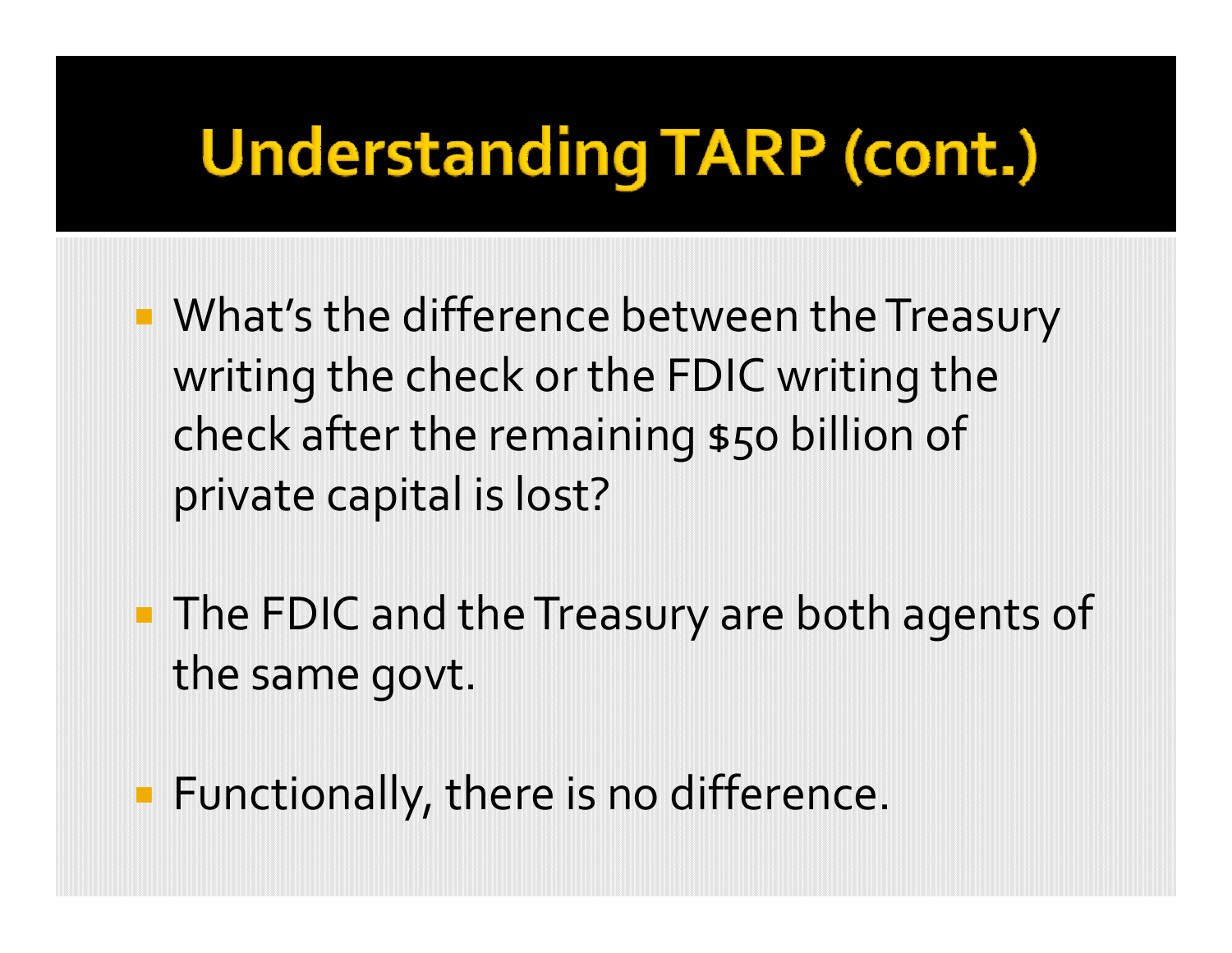$\blacksquare$  All the TARP did was allow the bank to continue operations as usual with \$50 billion in private capital rather than with the required \$100 billion in capital.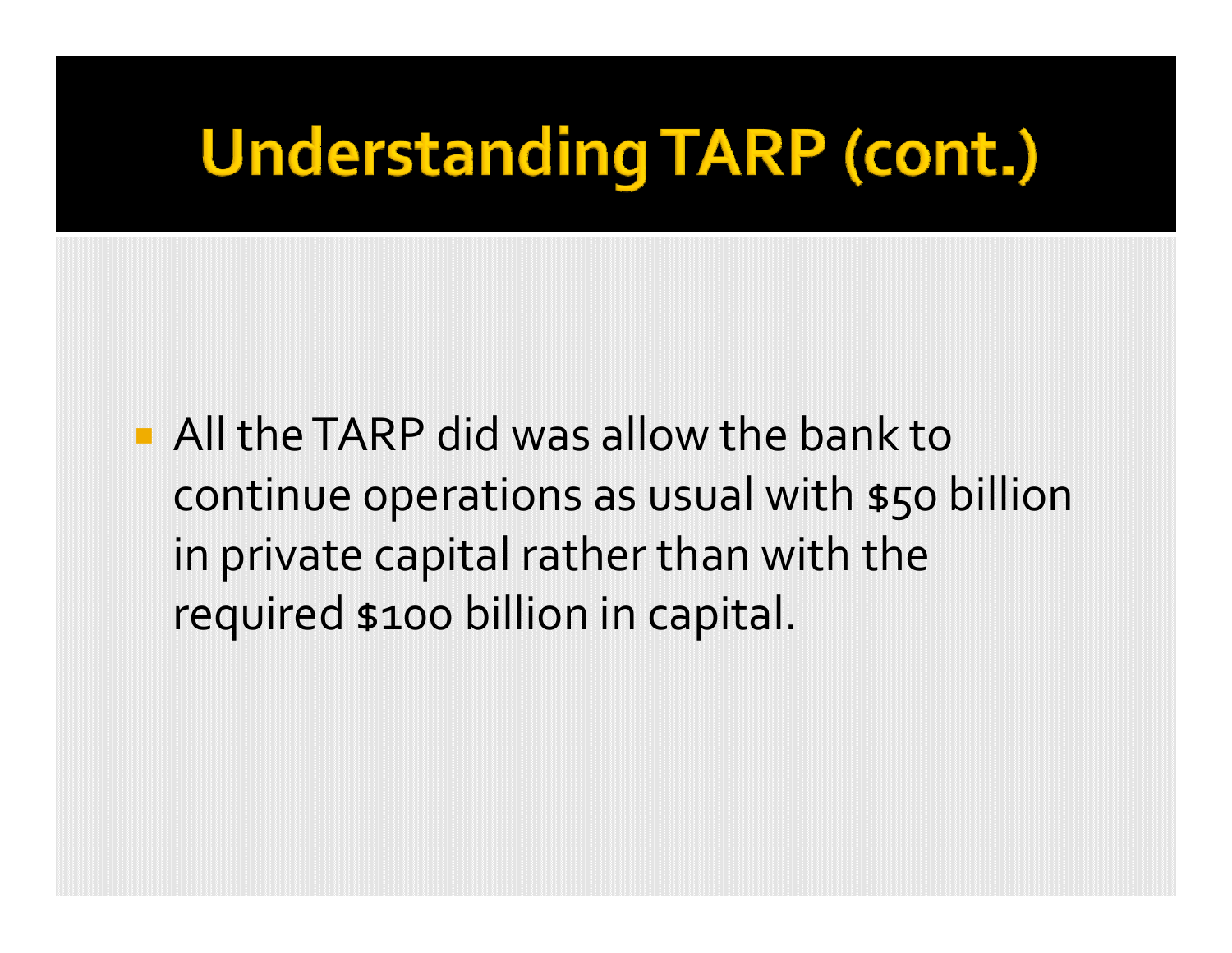- **The TARP was identical to what is called** 'regulatory forbearance.'
- **In fact, no Federal moneys were 'spent' as** banks are not liquidity constrained in any case.
- **The TARP did not add to aggregate demand.**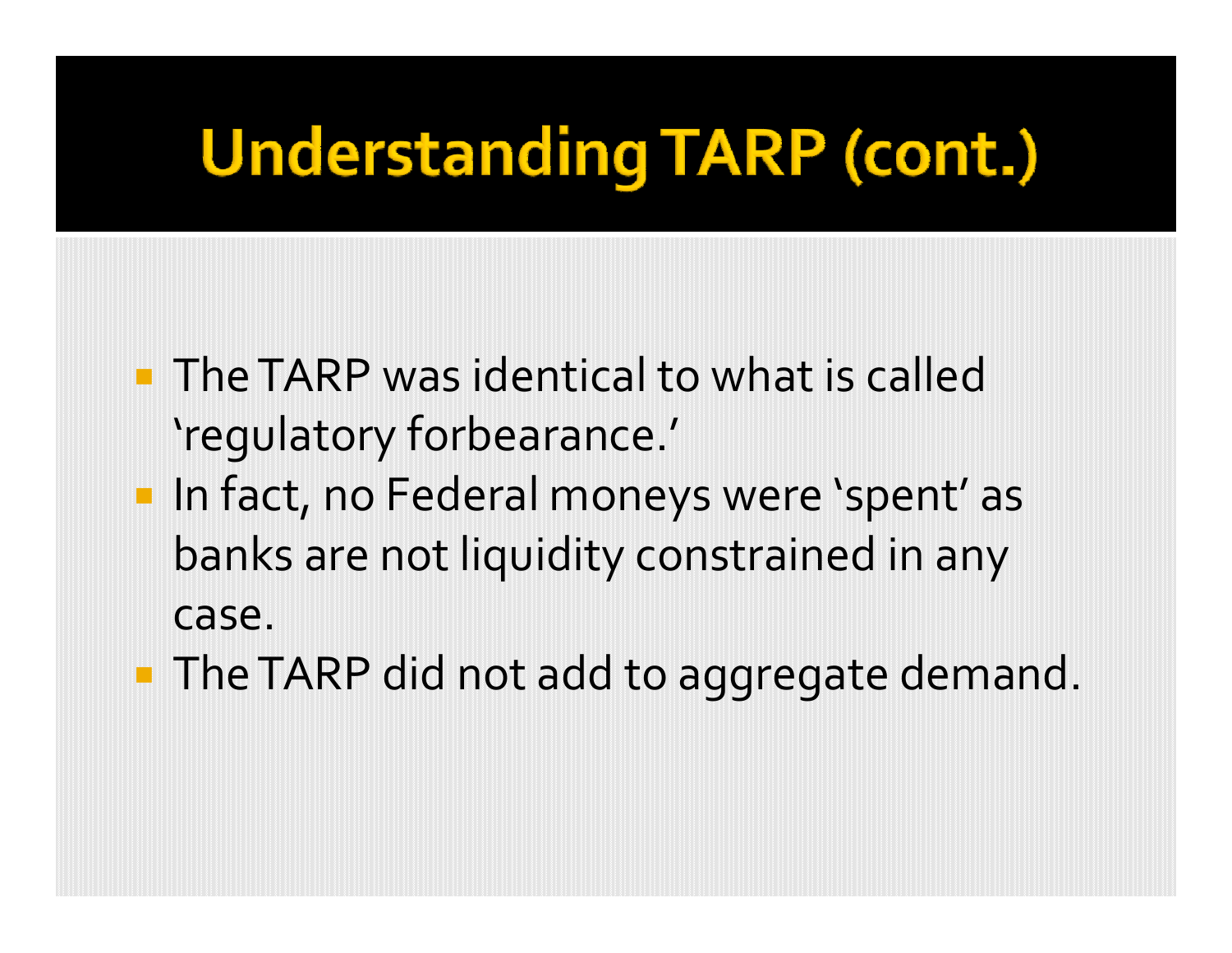- **There was no need to have Congress pass** TARP to allow failed banks to continue to function
- **There was no reason to expend the enormous** amounts of political capital and give the appearance that \$billion were being spent.
- **This shows no one in Congress, the Fed, the** Treasury, the Administration, or private economists understood banking fundamentals.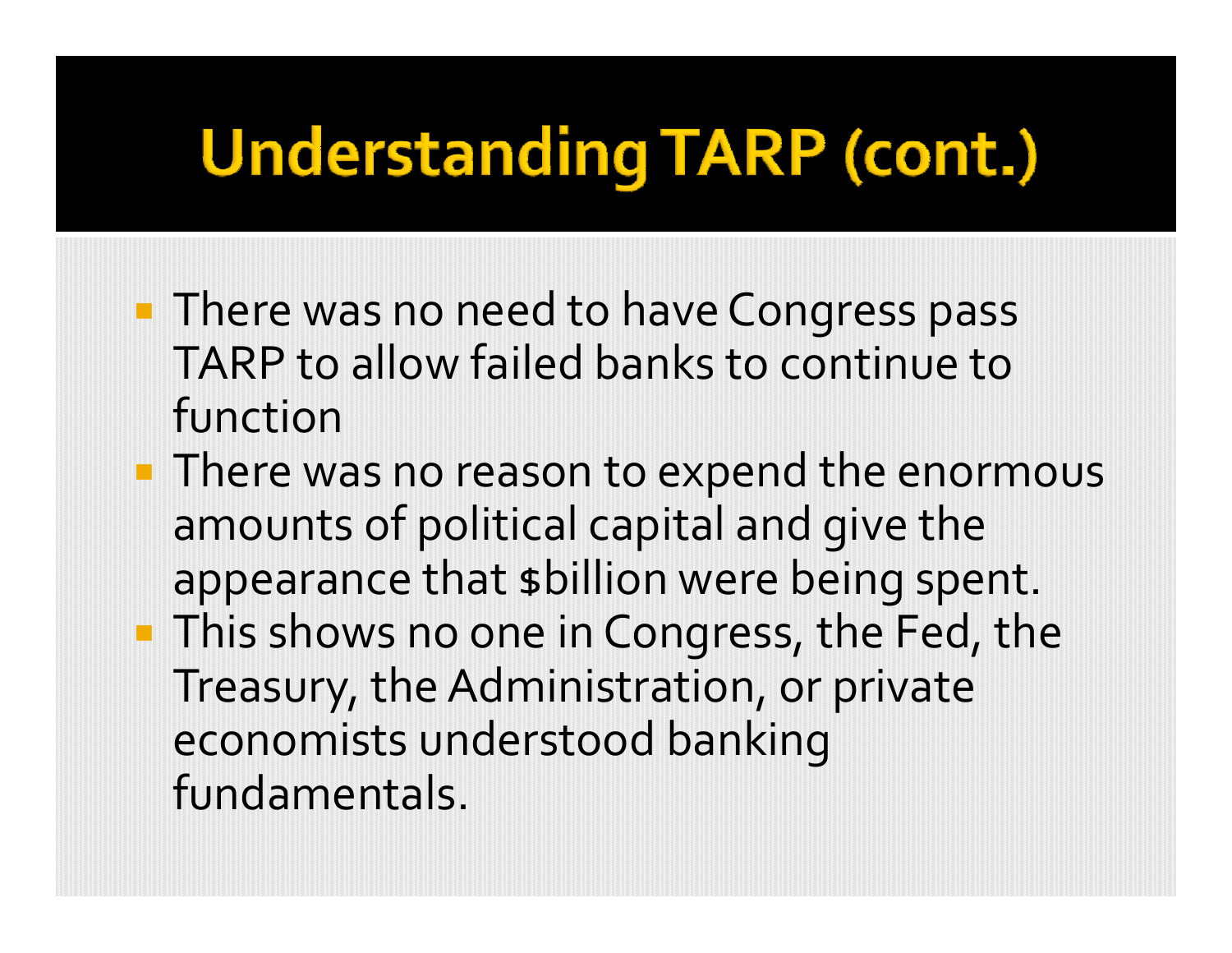- **Unemployment is people looking for paid** work who can't find it.
- **Unemployment is the evidence of a** deficiency of aggregate demand.
- **When government spending is insufficient to** cover the need to pay taxes and net save financial assets, the evidence is unemployment.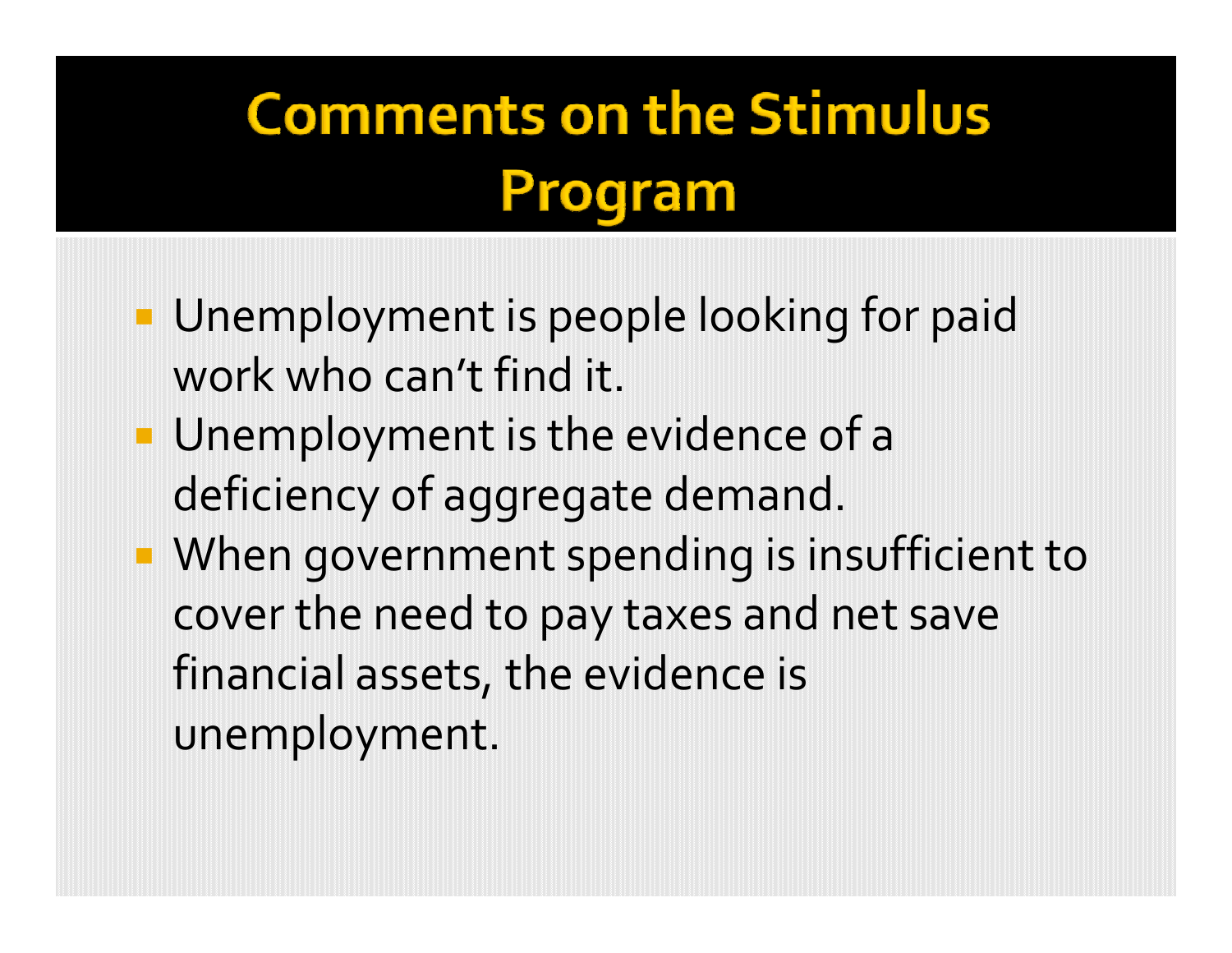- **Unemployment can always be quickly** eliminated by a fiscal adjustment.
- **The government can simply hire the** unemployed.
- **The government can cut taxes until the** private sector hires the unemployed.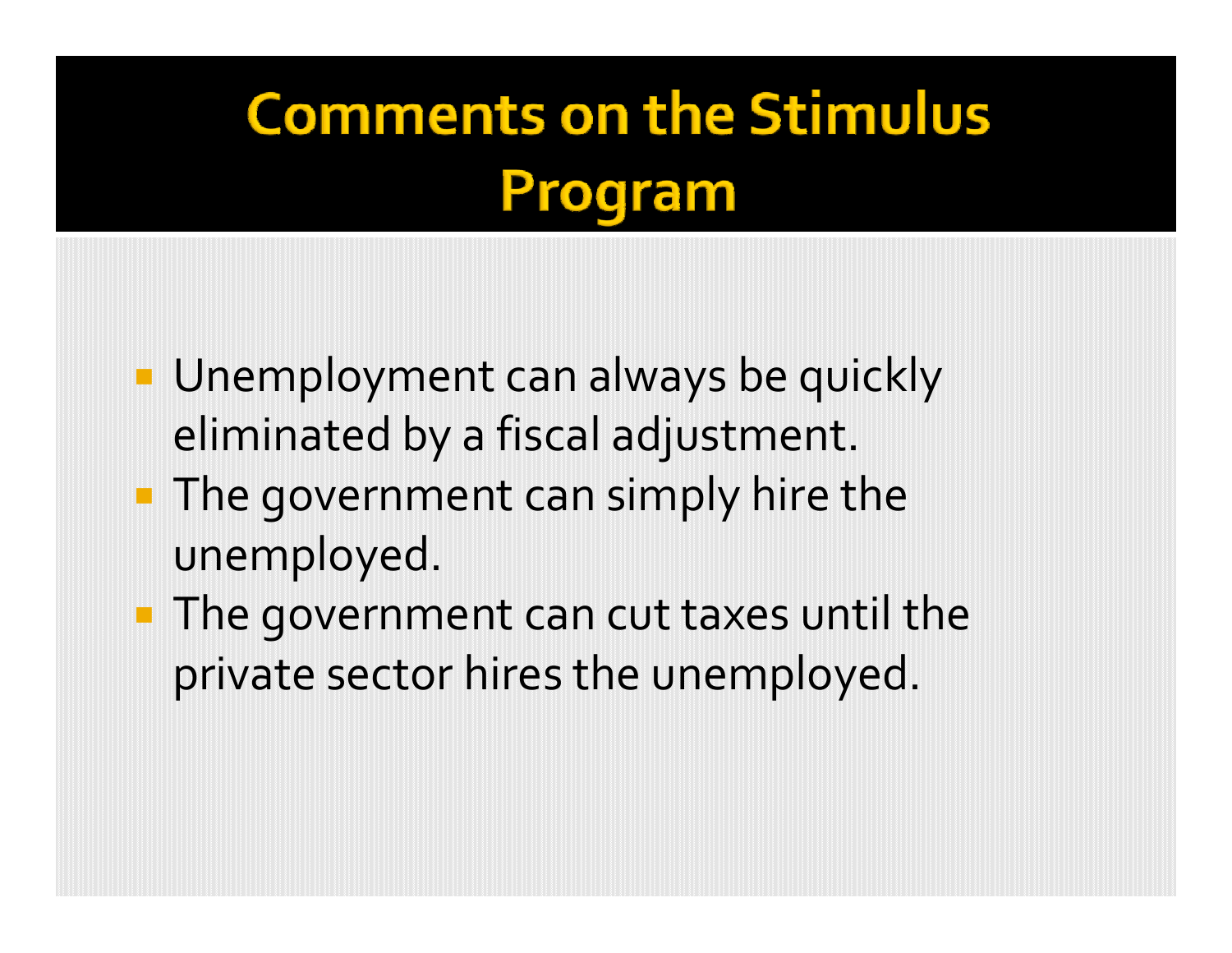- **A** fiscal adjustment was the correct response to high unemployment.
- **If should have been done no later than** August 2008.
- $\blacksquare$  If done at that time in sufficient size the financial crisis would not have spilled over fromWall St. to Main St.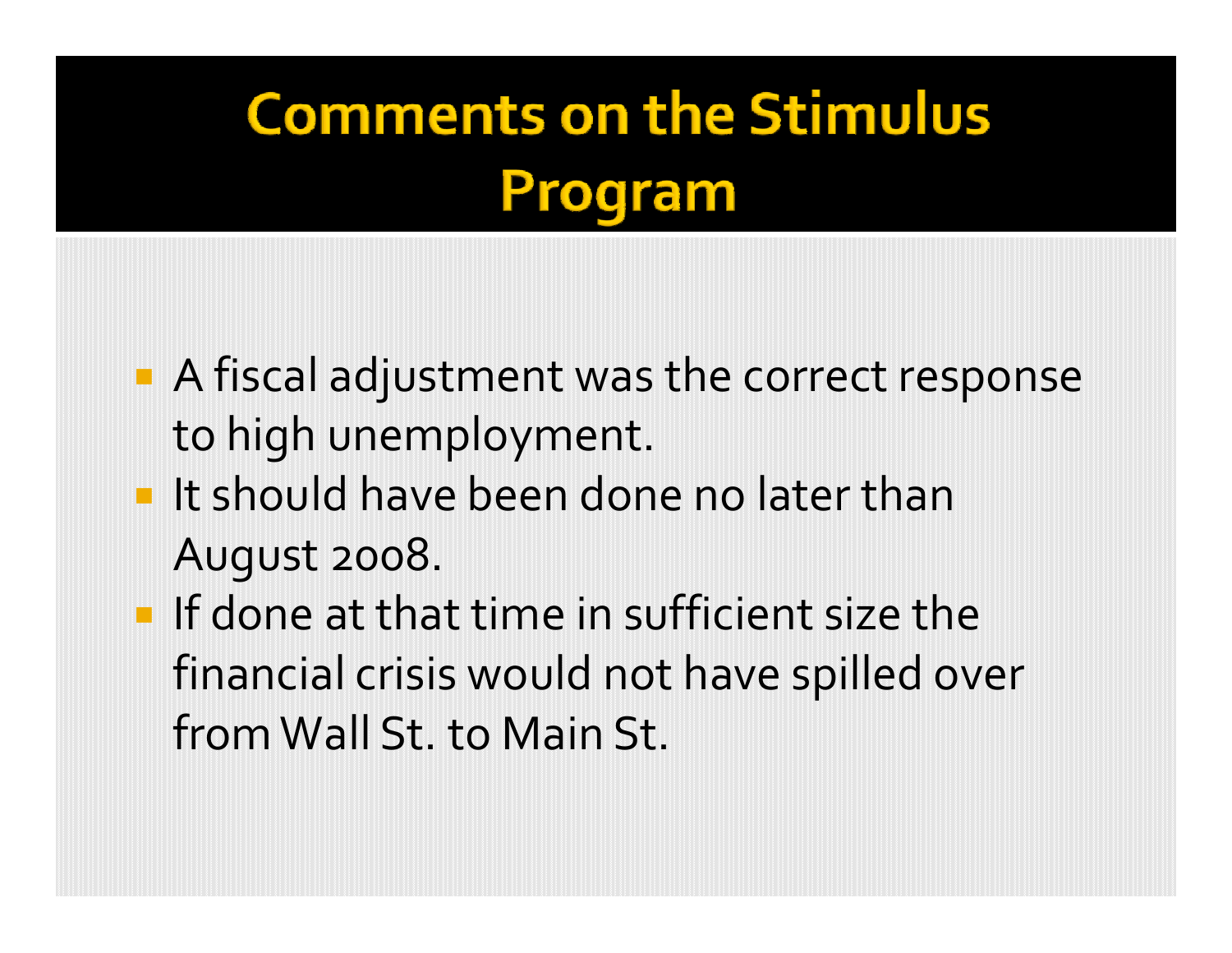## **Comments on the Stimulus** Program

- **The belief that the financial sector needs to** be fixed first has proven itself wrong.
- **IF In fact, the financial sector makes its profits** from <sup>a</sup> prosperous 'real' sector.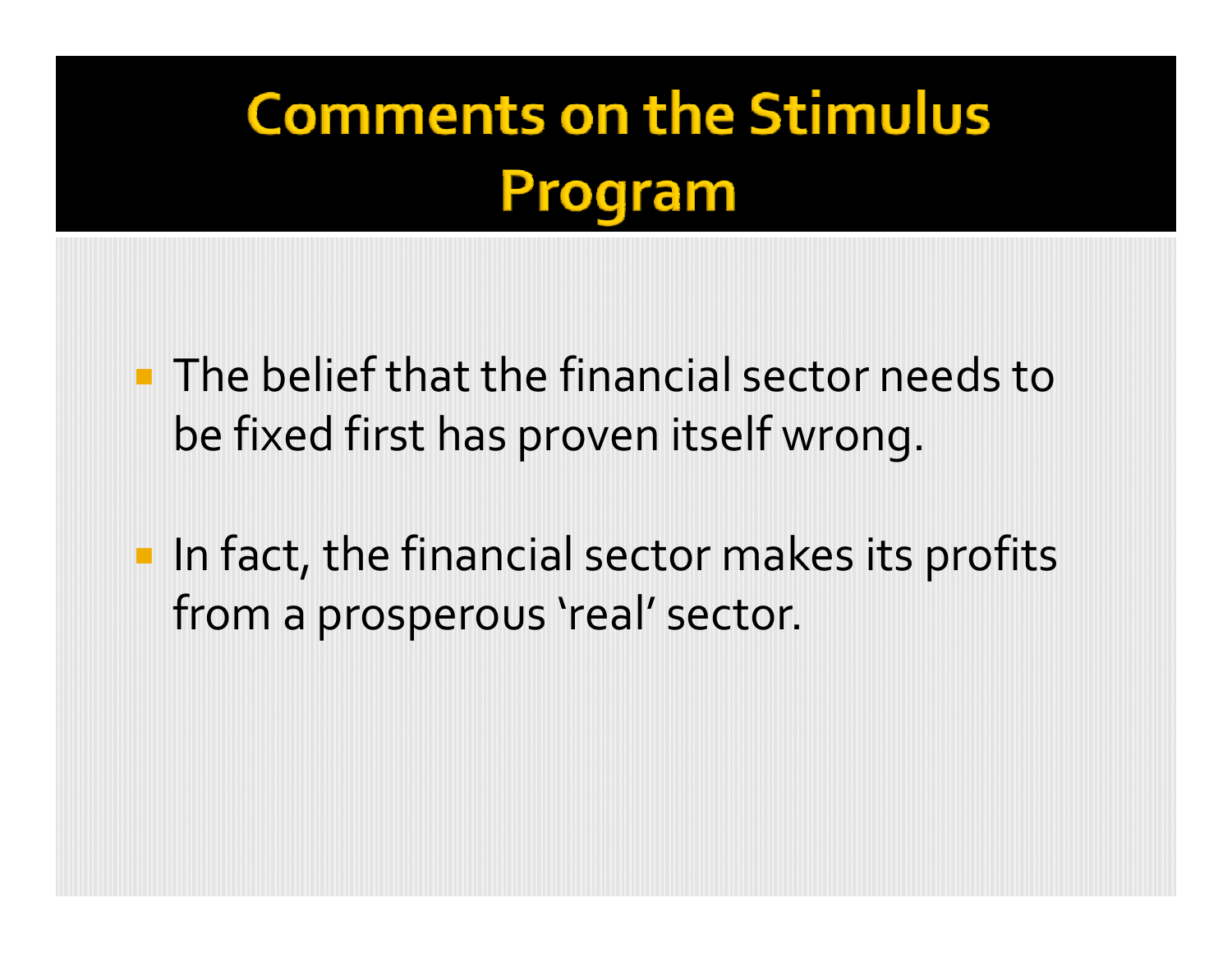### **Program**

**• Persistently high and rising unemployment** meant the US fiscal adjustment was insufficient to restore output an d employment.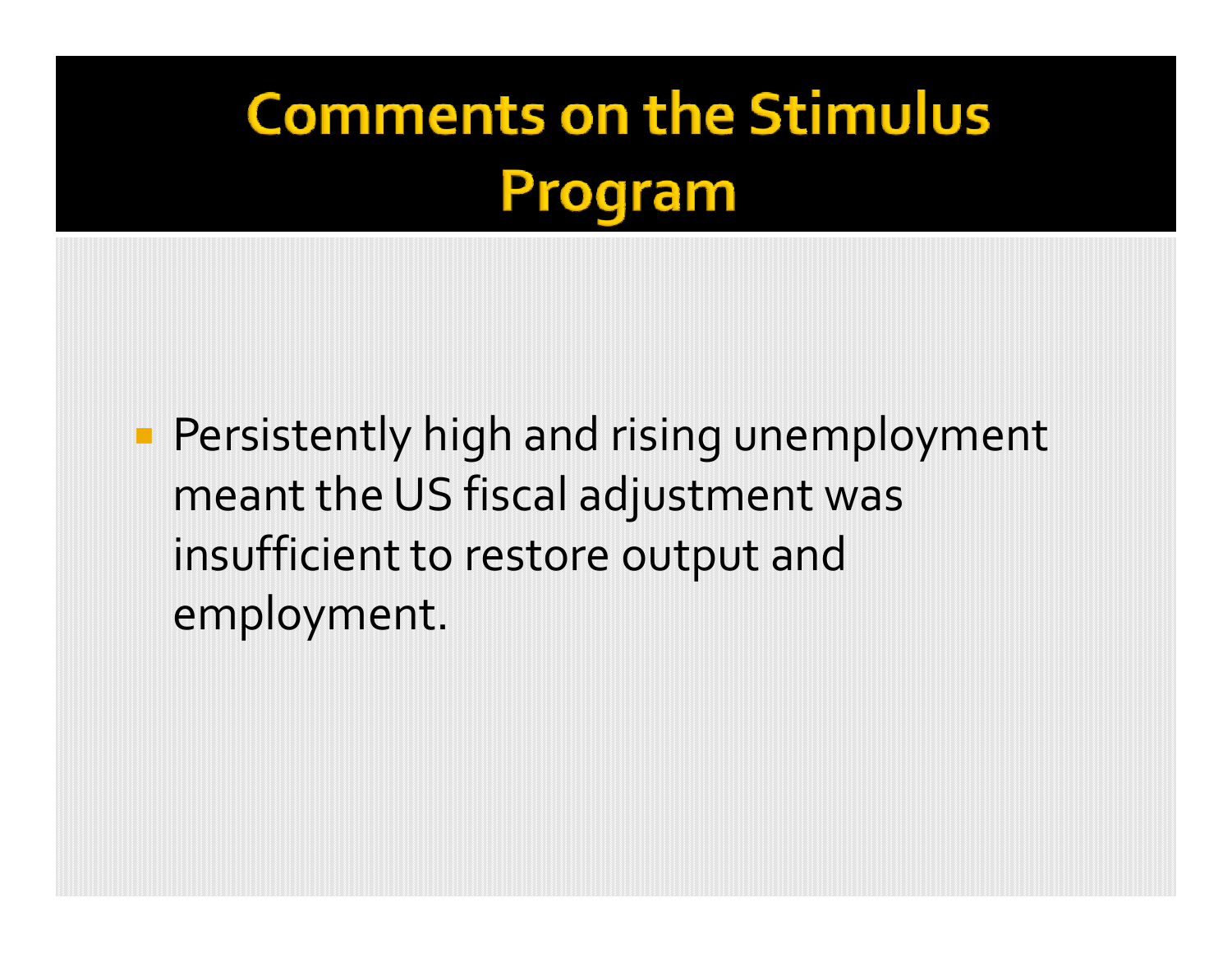- **The stimulus program turned out to be too** little too late.
- A further adjustment can be made at any time.
- **Unfortunately our government mistakenly** thinks it has 'run out of money'
- **If mistakenly thinks spending now requires** we borrow from the likes of China to leave to our children to pay back.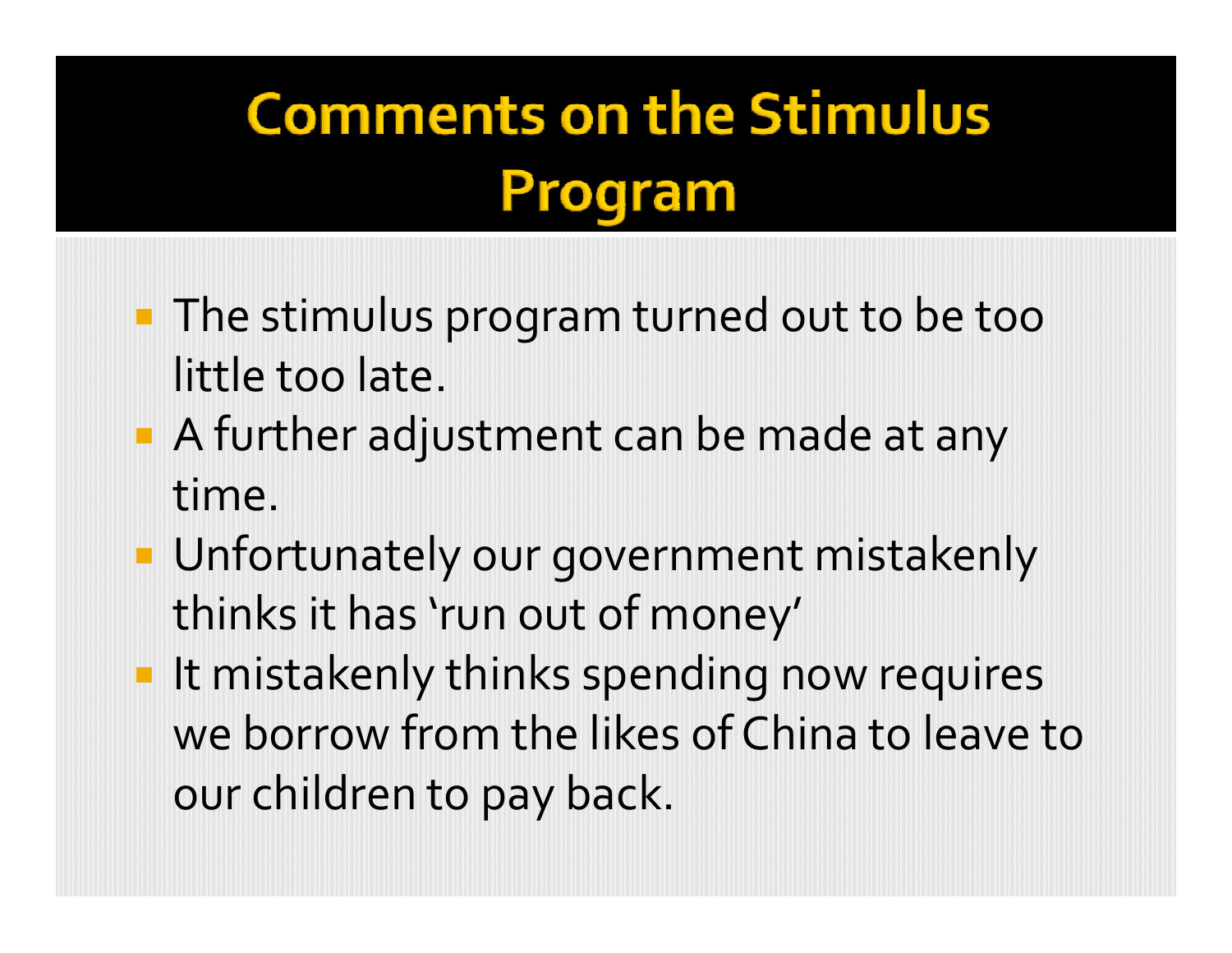### **What Can be Done?**

- **My first proposal continues to be for a full** "payroll tax (FICA) holiday"
- **All FICA payments are to be made by the** Treasury on behalf of all employees and employers.
- **This will restore take home pay to levels** w here sales, output, an d employment will rapidly return to full employment levels.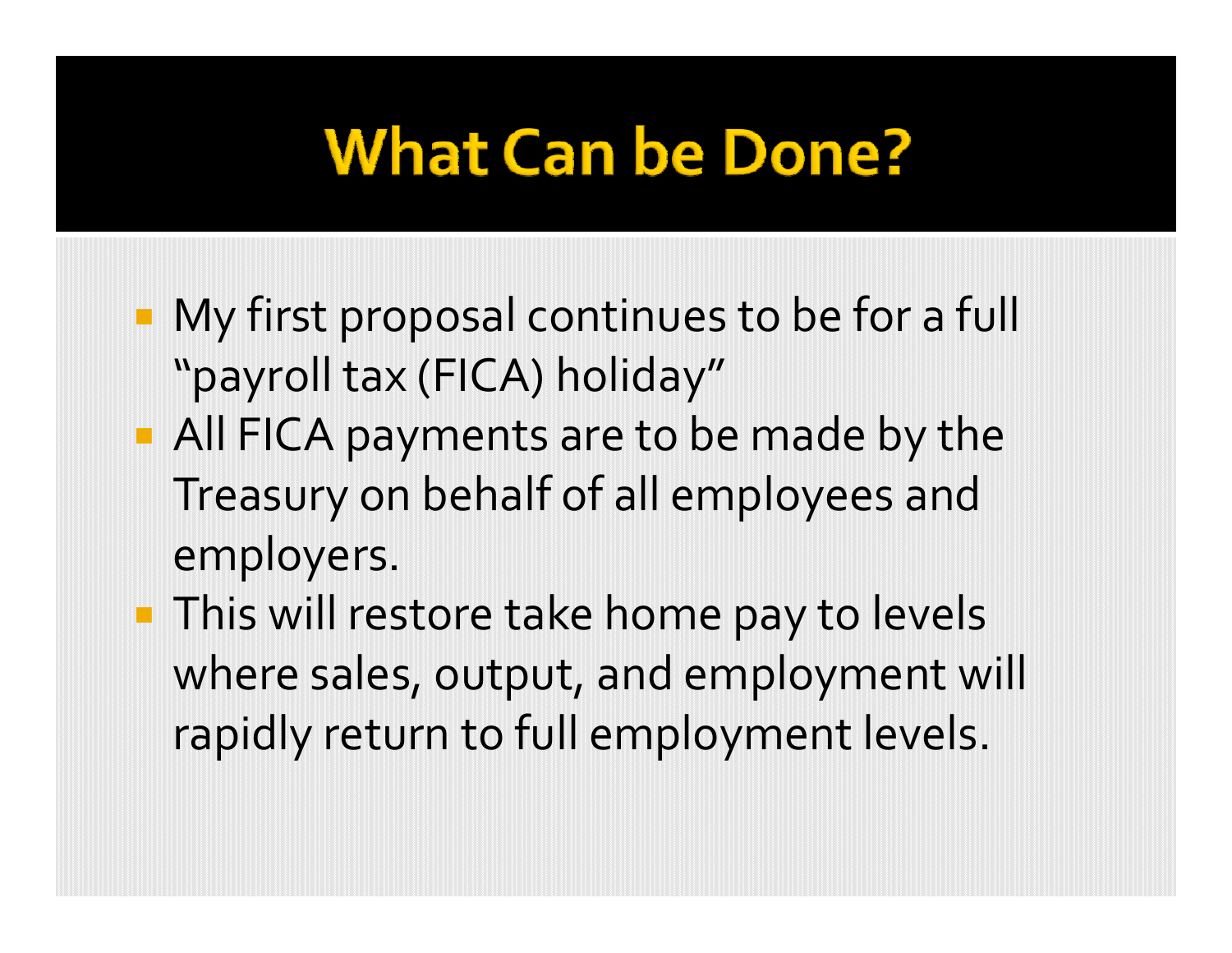## How do we Pay for It?

### **Government spending is not revenue constrained**

- **Government taxes by changing numbers** down in our bank accounts.
- **Government spends by changing numbers up** in our bank accounts.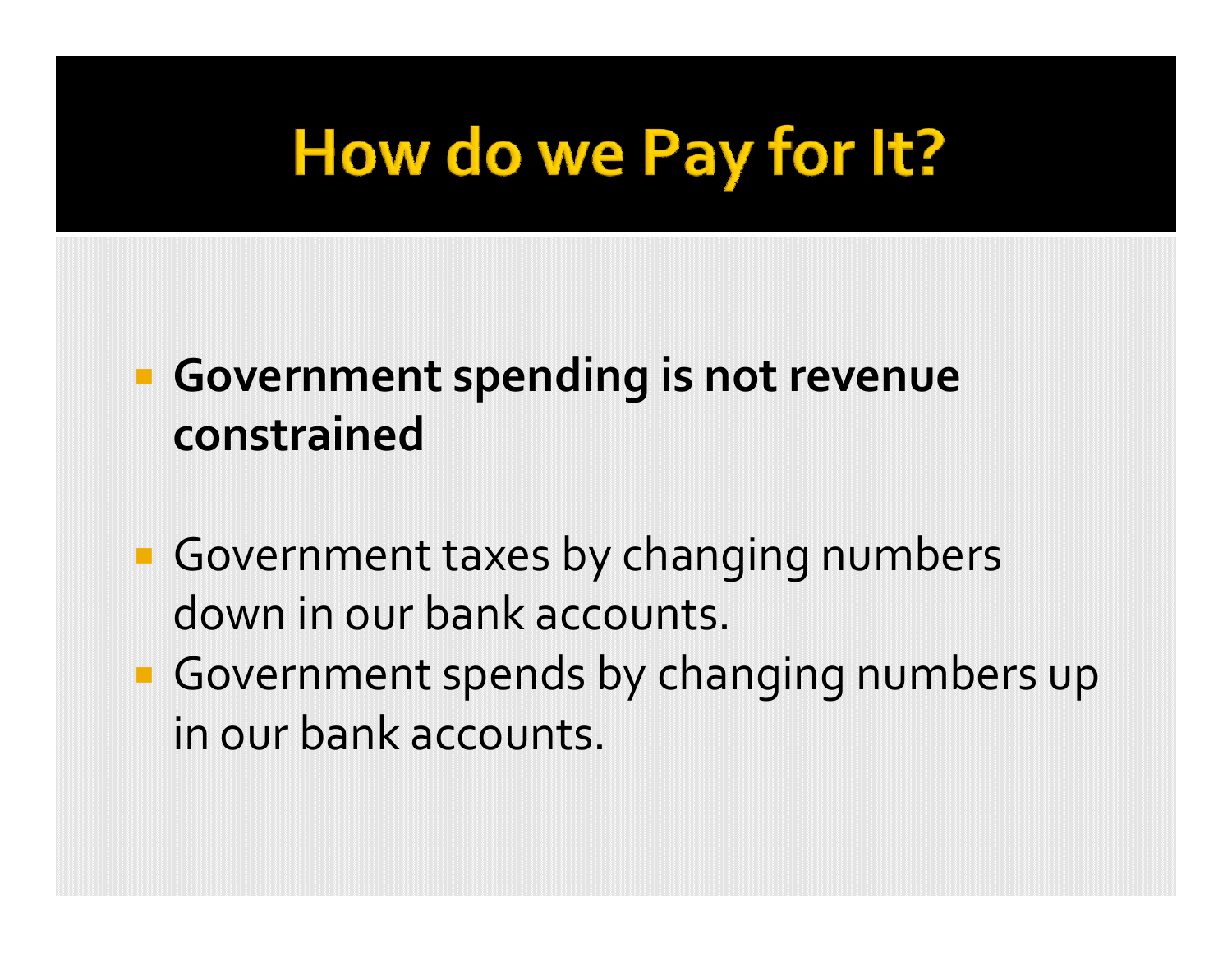## How do we Pay for It? (cont.)

(SCOTT PELLEY) *Is that tax money that the Fed is spending?*

(CHAIRMAN BERNANKE) *It's not tax money.The banks have accounts with the Fed, much the same way that you have an account in <sup>a</sup> commercial bank. So, to lend to a bank, we simply use the computer to mark up the size of the account that they have with the Fed.*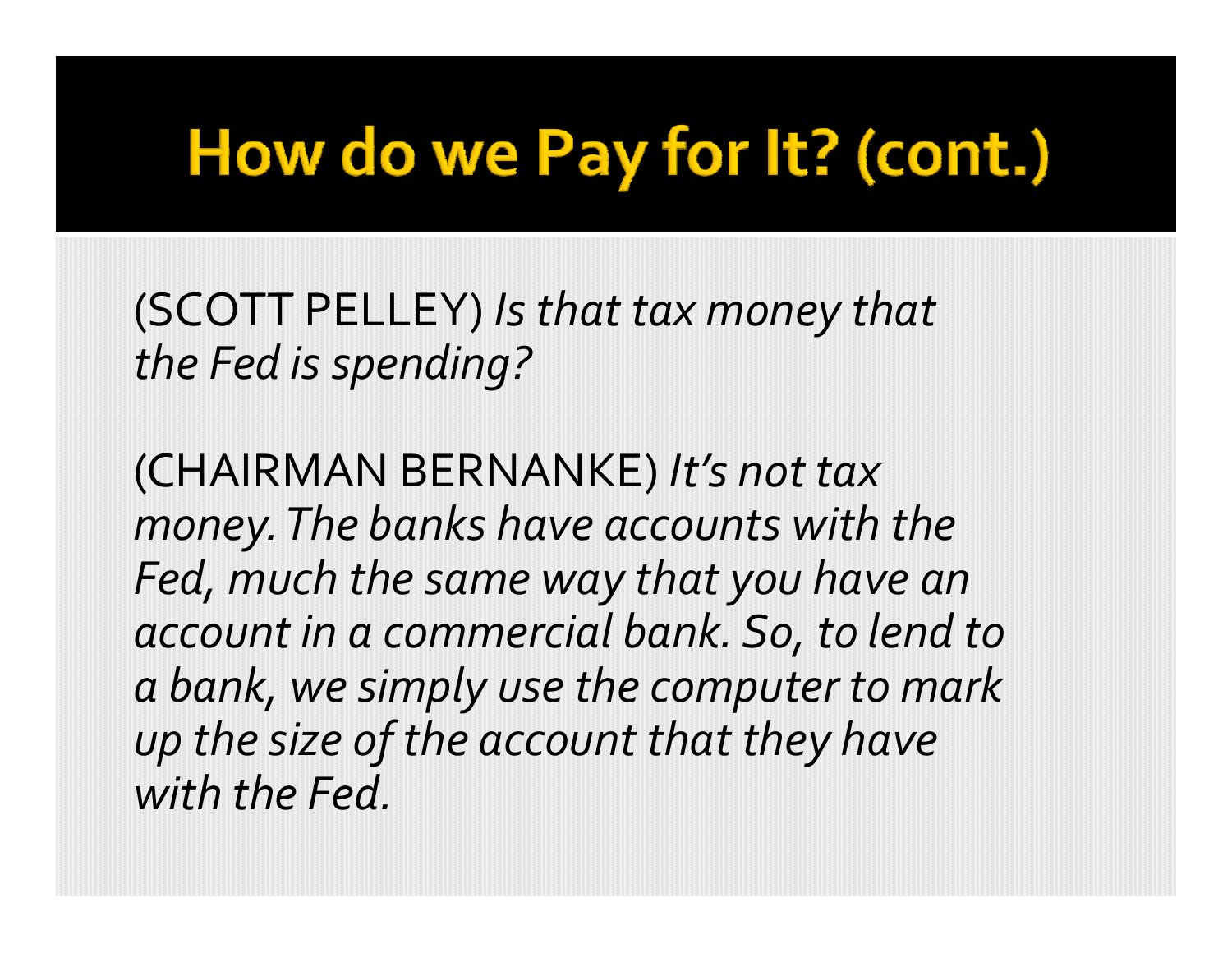## How do we Pay for It? (cont.)

- **The Fed Chairman is correct.**
- **All Federal spending is done simply by** marking numbers up with their computer.
- **The same way the bowling alley gives you** your score.
- **If doesn't 'come from' anywhere.**
- **There is no such thing as the Federal** governmen<sup>t</sup> 'running out of money.'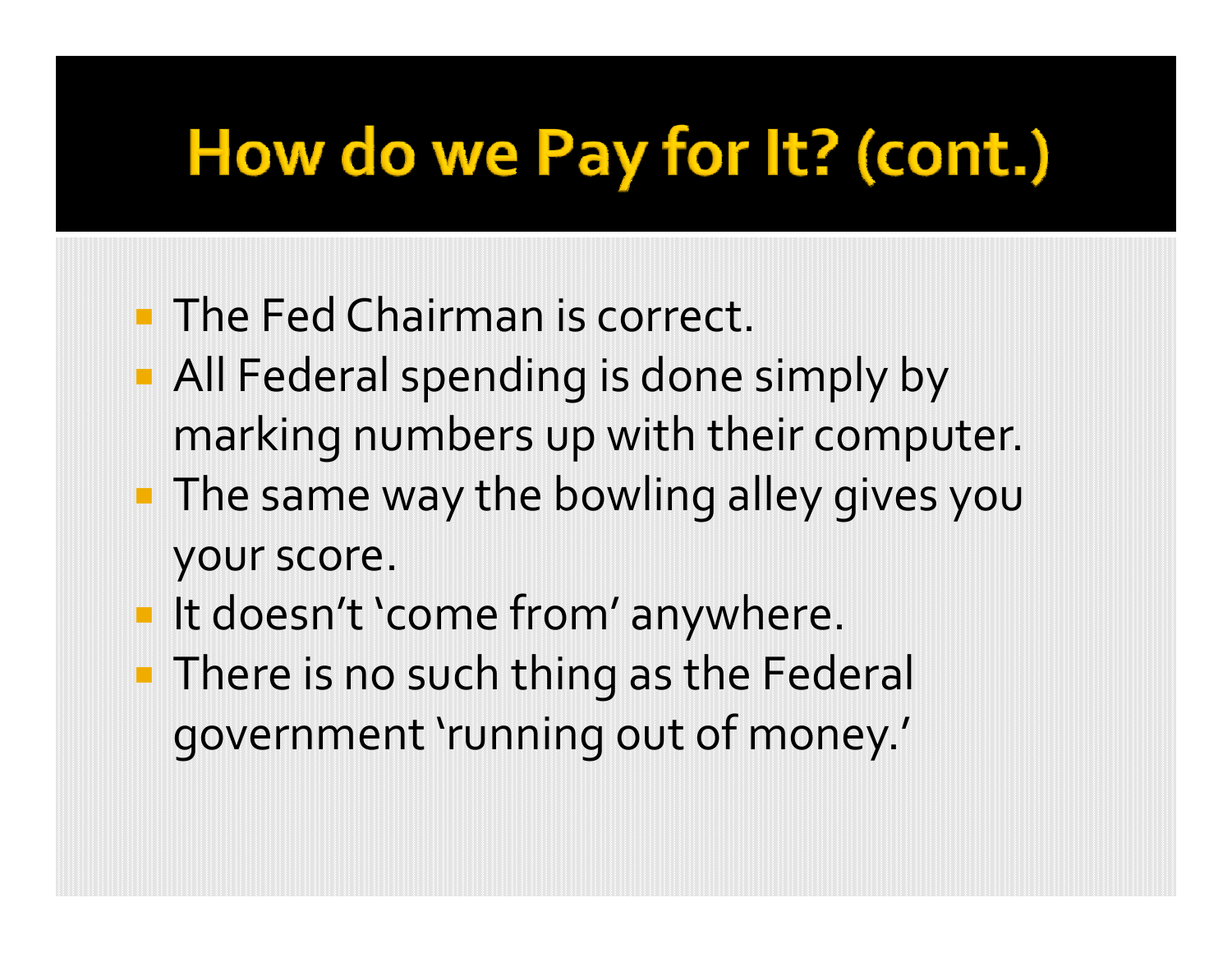## **What about China?**

- **China gets dollars from selling things to us.**
- **Those dollars go into China's checking account** at the Fed (Federal Reserve Bank).
- **Treasury securities are savings accounts at the** Fed.
- **When China buys Treasury securities their dollars** are transferred from their checking account to their savings account at the Fed.
- **To pay China back we transfer their dollars from** their savings account to their checking account.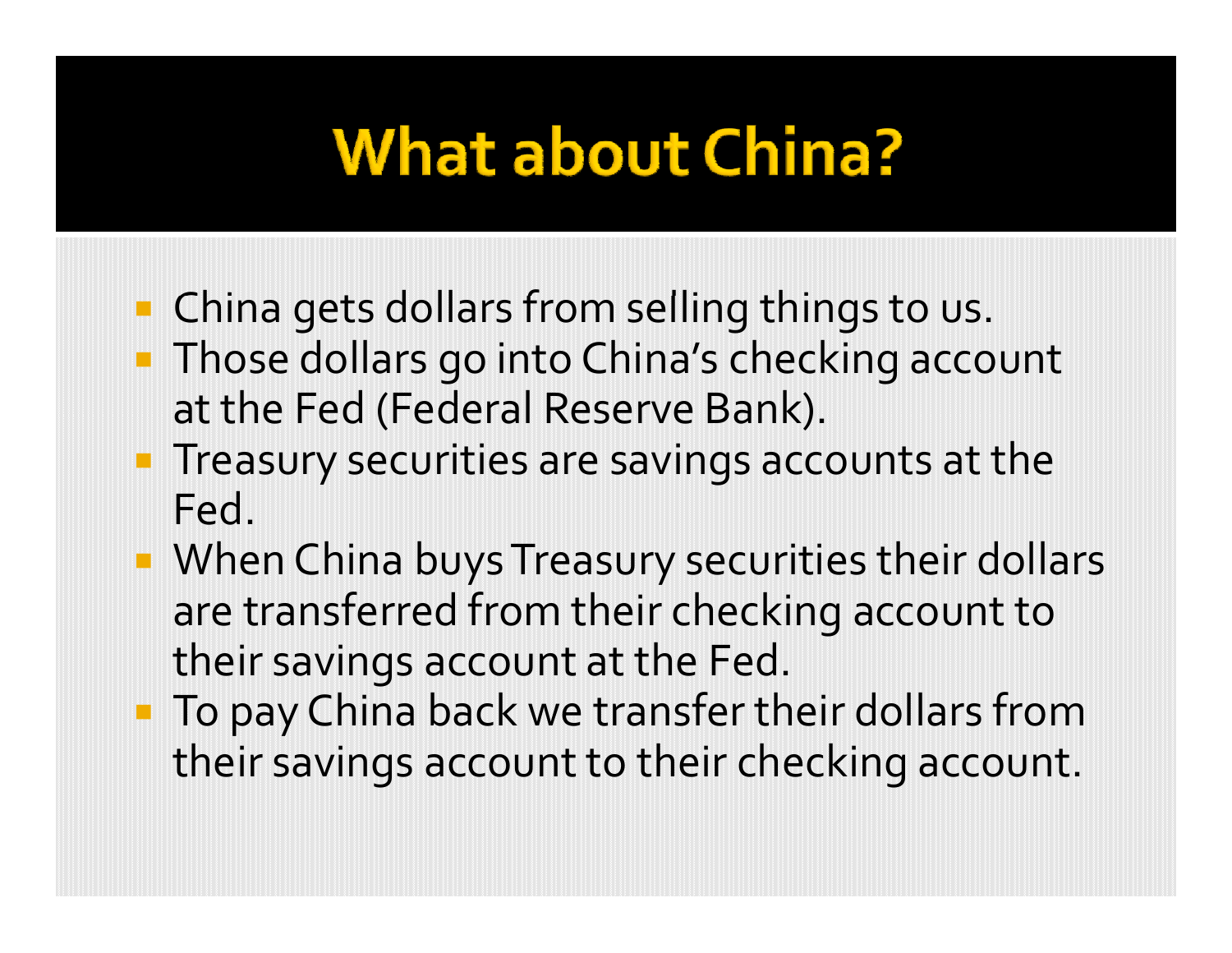## So Why does the Federal **Government Tax?**

- **Federal taxes function to regulate aggregate** demand, not to raise revenues per se.
- **Federal Taxation is like the thermostat**
- **If the economy is ice cold, like it is today, and** governmen<sup>t</sup> is at the 'right size,' <sup>a</sup> tax cut is required to bring it up to operating temperature.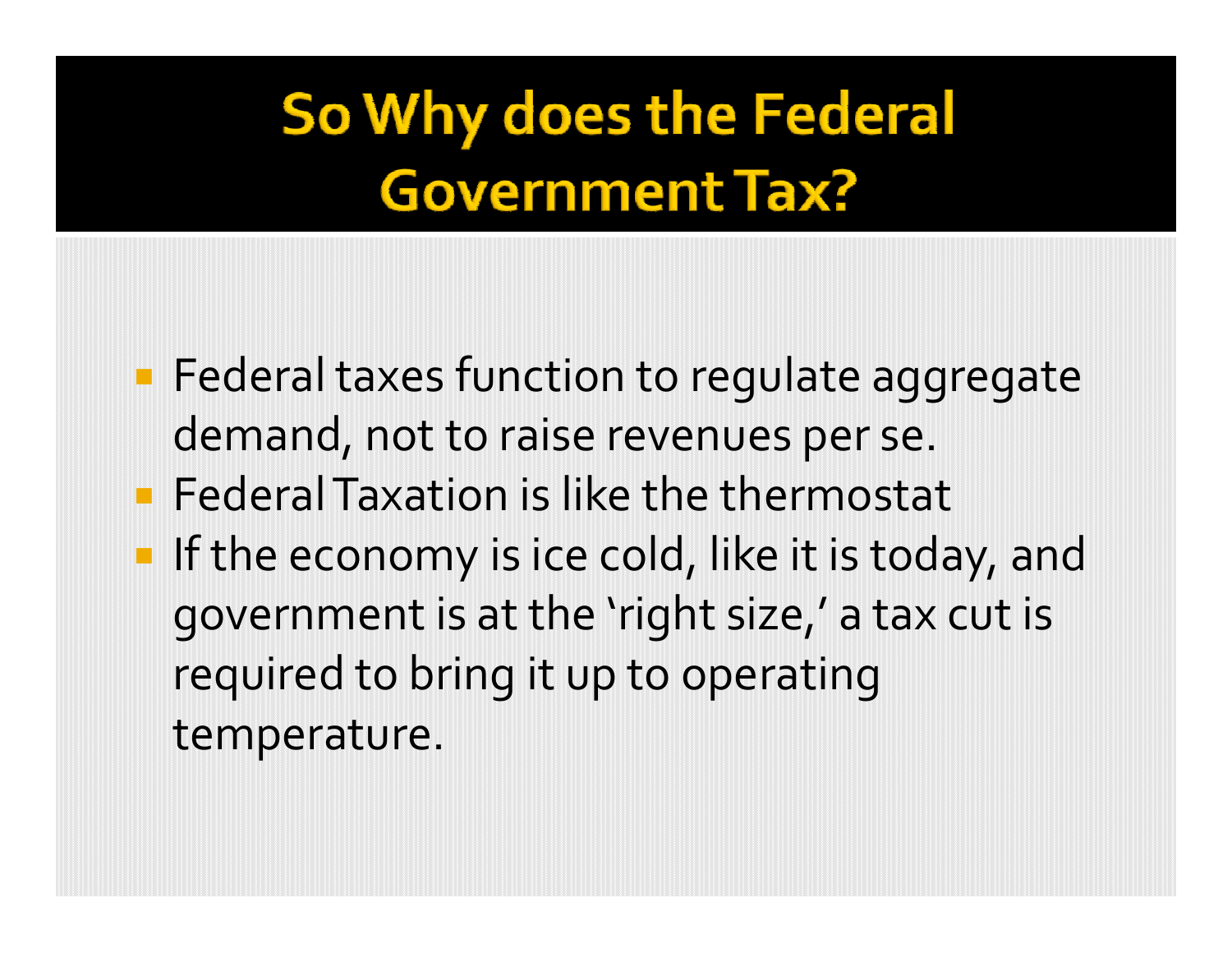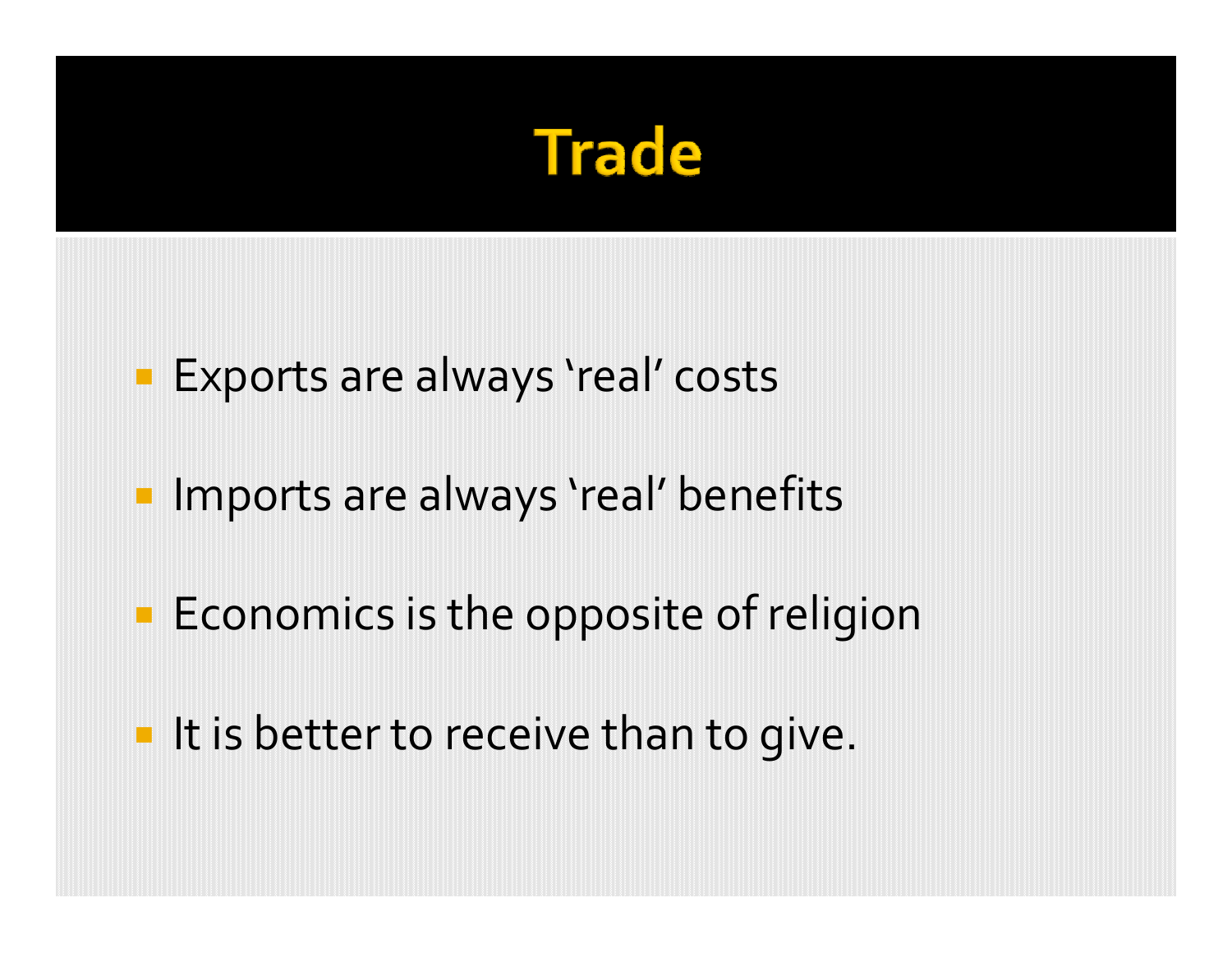## **Trade (cont.)**

The real wealth of our nation is:

- **All it can produce domestically**
- $\blacksquare$  + all it can import
- - all it exports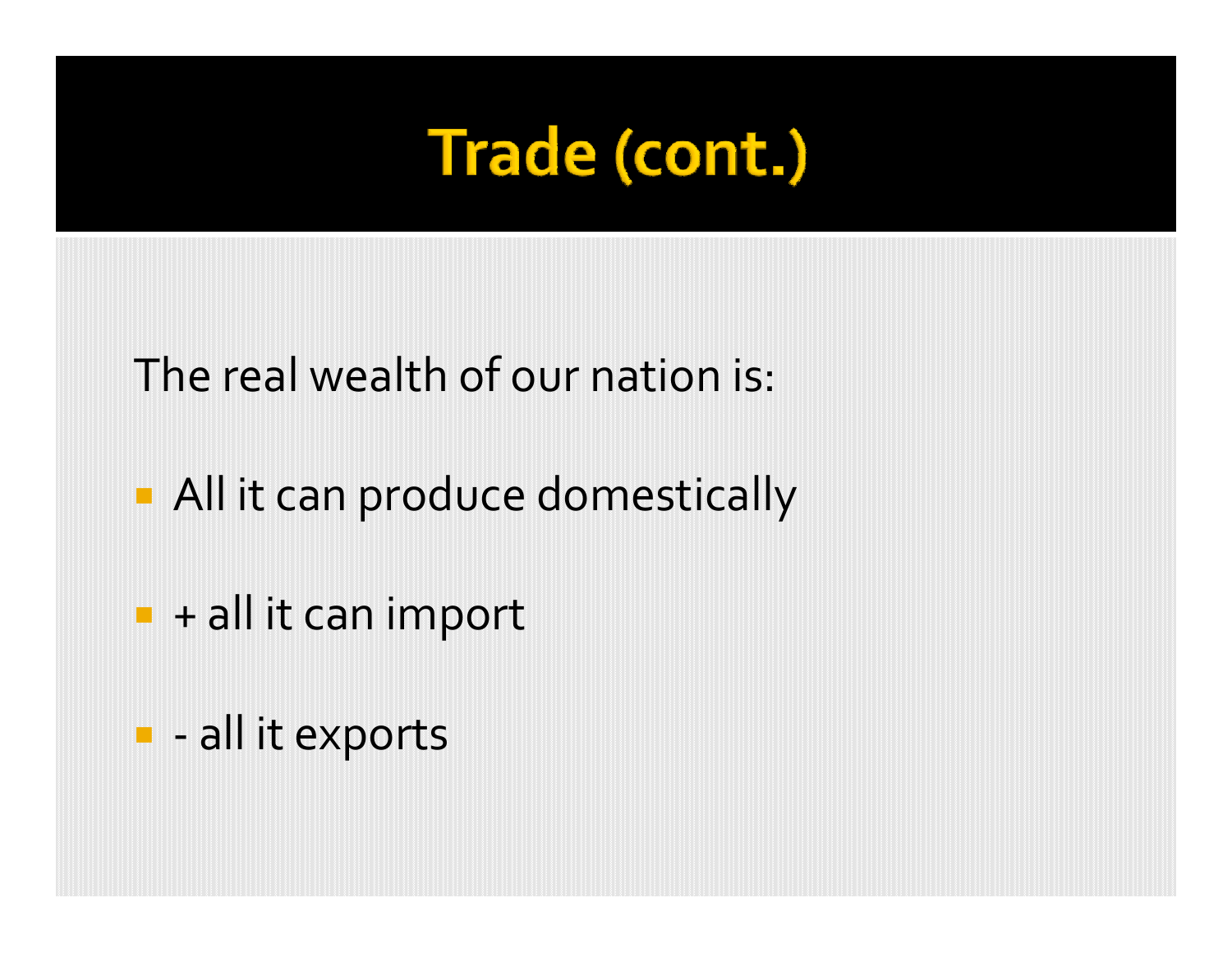## **Trade (cont.)**

- **The trick is to keep taxes and Federal** spending at the right level
- so that we have enough money to buy all we can produce domestically at full employment
- **and buy all the rest of the world wants to sell** us.